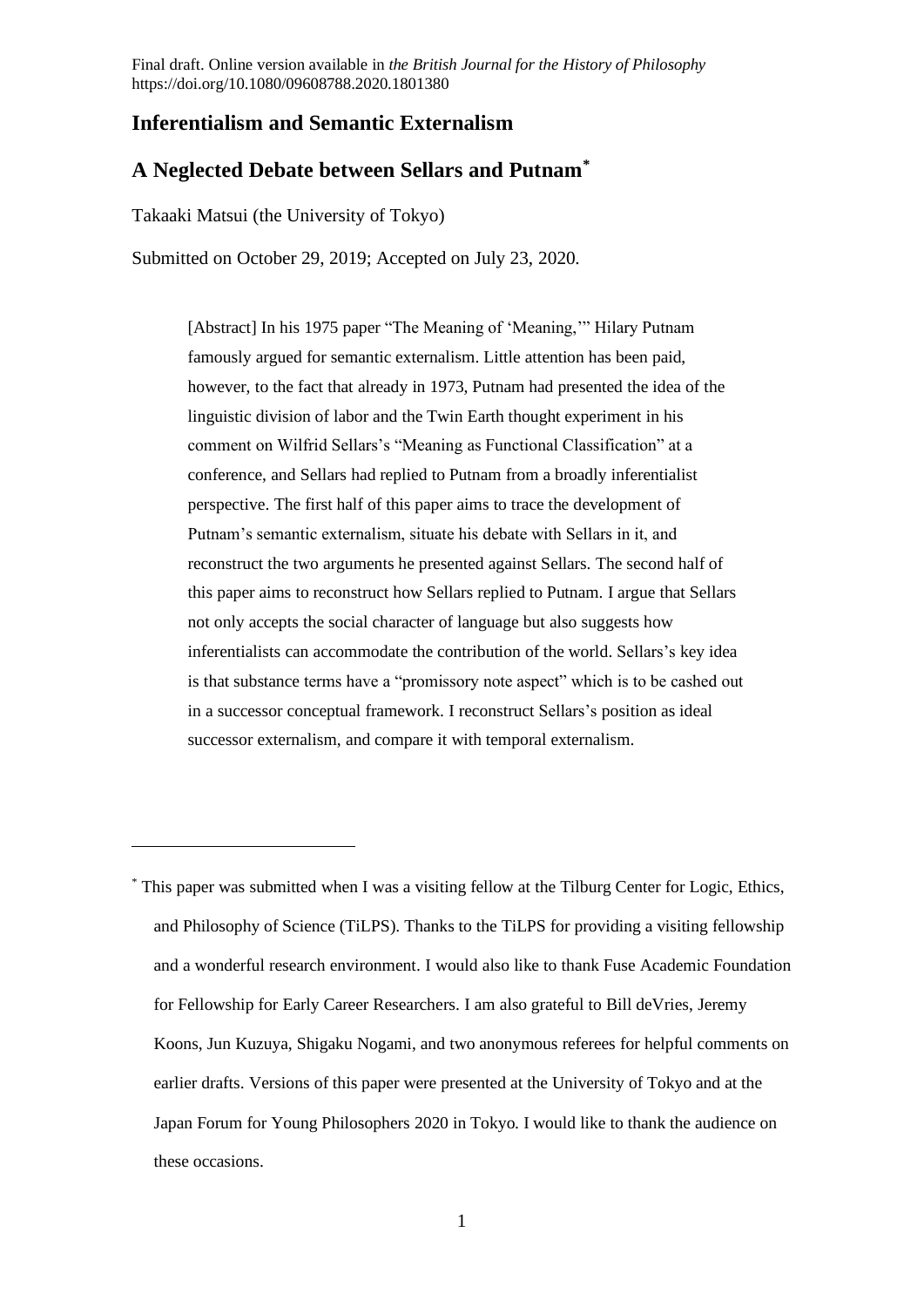### **1. A Neglected Debate between Sellars and Putnam in 1973**

In 1975, in his monumental paper "The Meaning of 'Meaning,'" Hilary Putnam famously presented the idea of the linguistic division of labor and the Twin Earth thought experiment to argue for what is nowadays known as *semantic externalism*. According to this view, the meanings of linguistic expressions "ain't in the head" in the sense that they are determined partly depending on the social and physical environment. His paper has generated much discussion in a wide range of areas of analytic philosophy. Some of the papers on the Twin Earth thought experiment and its implications are collected in the volume *Twin Earth Chronicles*, which was published in celebration of the twentieth anniversary of "The Meaning of 'Meaning'" in 1995. Little attention has been paid, however, to the fact that already in 1973, Putnam had presented the idea of the linguistic division of labor and the Twin Earth thought experiment in his comment on a paper of Wilfrid Sellars's, "Meaning as Functional Classification," at a conference on language, intentionality, and translation-theory held at the University of Connecticut. <sup>1</sup> Moreover, although Sellars made a reply to Putnam from a broadly

The other speakers at this conference are Donald Davidson, Michael Dummett, and Saul Kripke, and the other commentators are Daniel Dennett, Gilbert Harman, David Kaplan, David Lewis, Charles Parsons, Barbara Partee, and Willard van Orman Quine. The proceedings of this conference, published in *Synthese* in 1974, includes all the papers, comments, and general discussions except for Kripke's paper "Vacuous Names and Fictional Entities" and the comments on it. According to the editors, Kripke's paper was not included

 $1$  Although Putnam's 1973 paper, "Meaning and Reference," also contains the idea of the linguistic division of labor and the Twin Earth thought experiment, as we will see in section 3, his comment on Sellars predates it.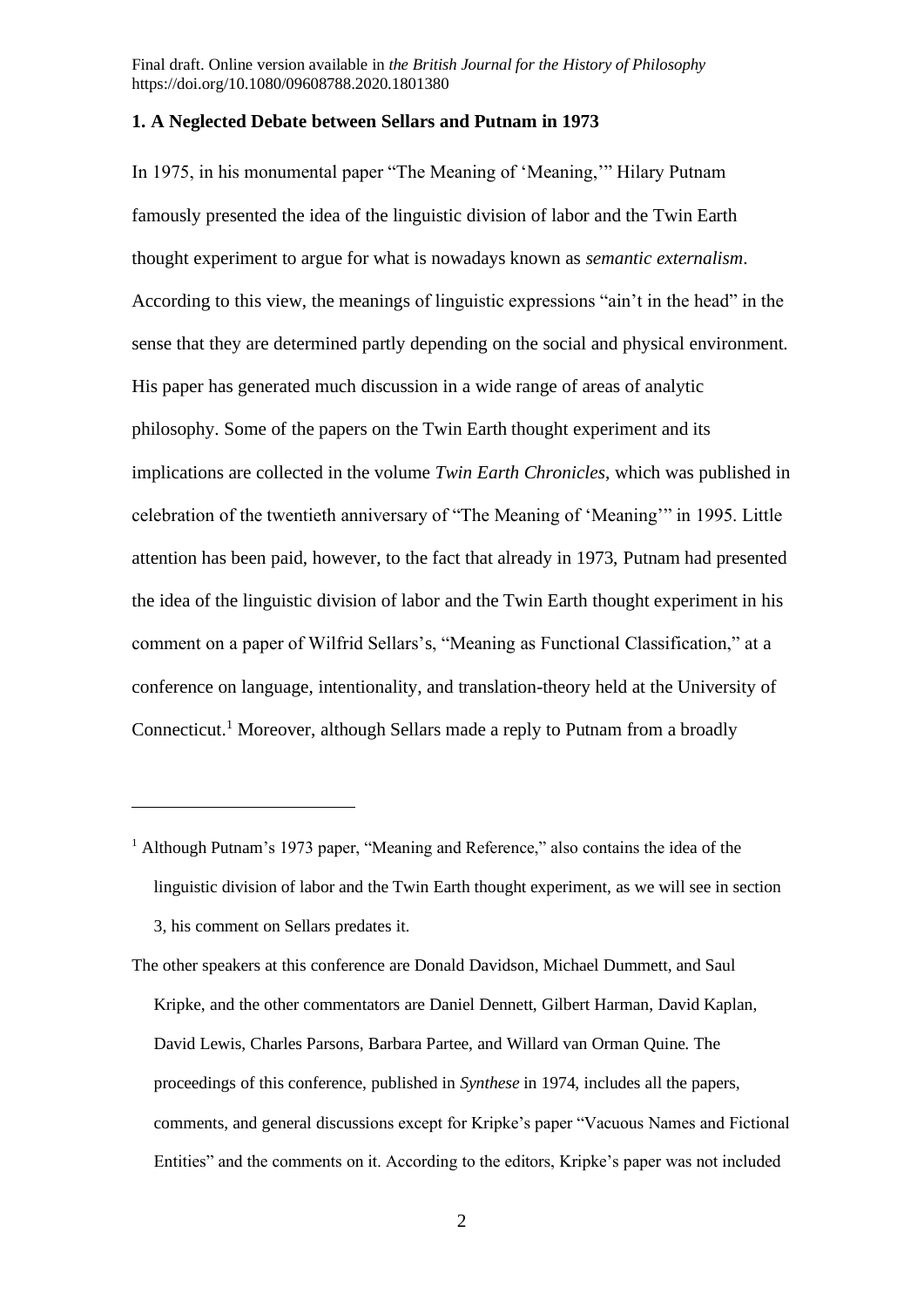inferentialist perspective, this fact has also been almost unnoticed.<sup>2</sup>

The aim of this paper is twofold: 1) to unearth the neglected debate between Sellars and Putnam on semantic externalism, and thereby to add to the *Twin-Earth Chronicles* a new chapter on its prehistory, and 2) to reconstruct how Sellars replied to Putnam, and thereby to show what conceptual resources inferentialists can use to accommodate insights of semantic externalism. As Scott Soames points out, since we have already achieved enough distance to be able to look back at the philosophical works done in the 1970s, and some of the works in this period, including Putnam's, still cast long shadows over current debates, critically reviewing them will be significant both historically and philosophically (see *Philosophical Analysis*, xiii). It may transform our understanding of where we are and where we should go. As Robert Brandom puts it, we may "find a way forward by reconstruing the path that brought us to our present situation" (*Tales of Mighty Dead*, 15). Reviewing the neglected debate between Sellars and Putnam on semantic externalism, I argue that Sellars provides us with rich conceptual resources to accommodate Putnam's externalist insights within a broadly inferentialist framework.

This paper proceeds as follows. After introducing some of the basic ideas of inferentialism (section 2), I trace the development of Putnam's externalism and situate his debate with Sellars in it (section 3). Section 4 summarizes Putnam's two externalist

in the proceedings "[f]or reasons beyond the editor's control" (Troyer and Wheeler, "Preface," 307). It is now collected in Kripke, *Philosophical Troubles*.

<sup>&</sup>lt;sup>2</sup> One exception is Scharp, "Sellars' Anti-Descriptivism." But he does not discuss what I take to be of the most importance in Sellars's reply, that is, the idea that substance terms have a "promissory note aspect." To elaborate this idea is the aim of the second half of this paper.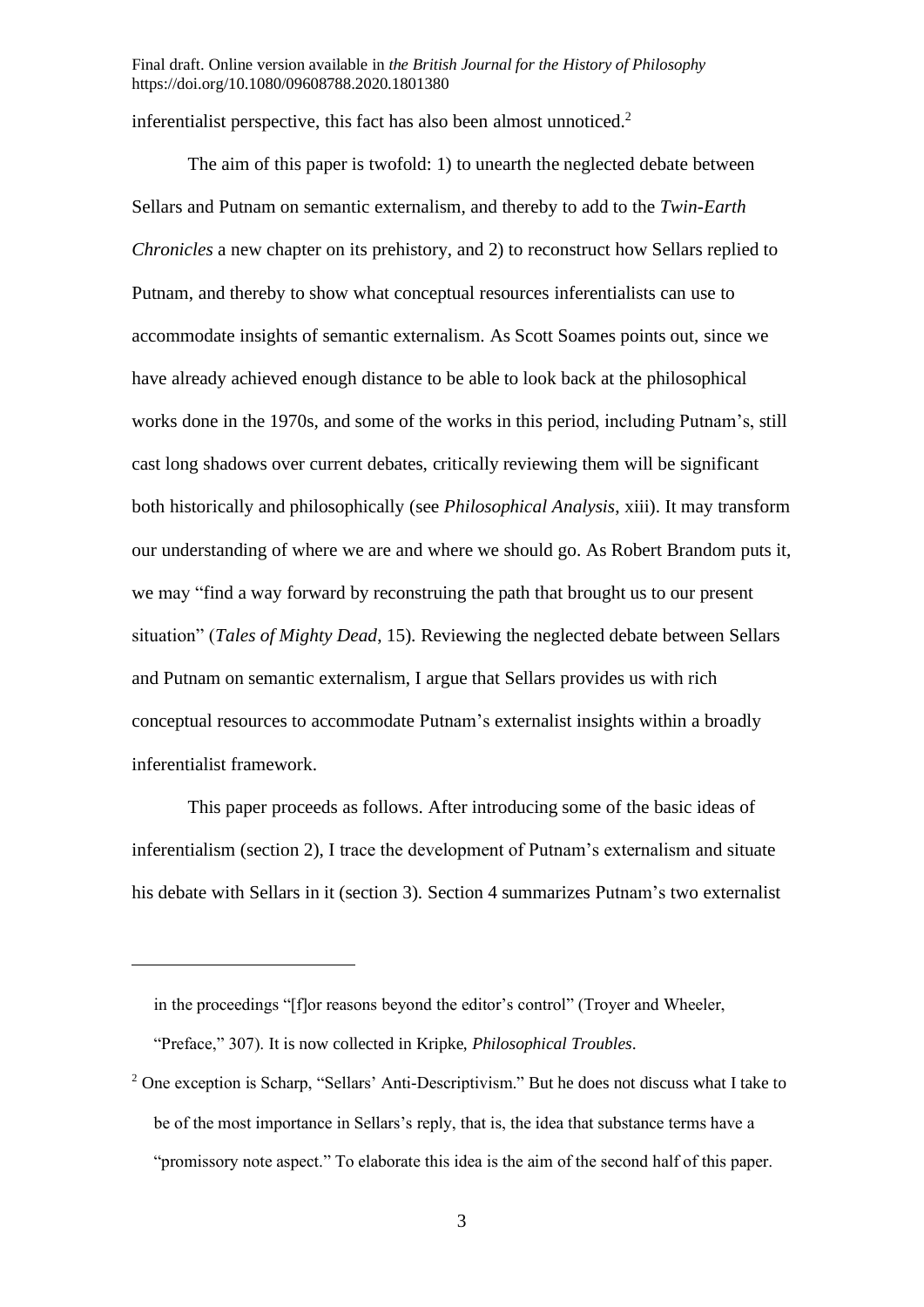arguments against Sellars. Section 5 reviews Sellars's replies to Putnam, and reconstructs his key idea that substance terms have a "promissory note aspect." Then, I aim to elaborate this idea by comparing Sellars's position with temporal externalism (section 6) and by answering some questions some might ask about it (section 7).

It should be noted at the outset that although nowadays, many philosophers accept externalism not only about linguistic meanings but also about mental contents, this paper focuses on linguistic meanings, and leaves open the question about mental contents. This is because both Sellars and Putnam focus on linguistic meanings in their  $debate.<sup>3</sup>$ 

## **2. The Basic Ideas of Inferentialism**

Before looking at the debate between Sellars and Putnam, it will be useful to introduce some of the basic ideas of inferentialism. In this paper, I will use the term 'inferentialism' to refer to a theory in metasemantics according to which the meaning and reference of a linguistic expression are determined by the role it plays in inferences, or shortly, by its inferential role (see Murzi and Steinberger, "Inferentialism"). The inferential role of an expression, in turn, is determined by the rules governing its inferential use, i.e., the rules that specify the inferentially articulated conditions for

 $3$  Externalism about mental contents was proposed and developed after the "Meaning of 'Meaning'" by McGinn's "Charity, Interpretation, and Belief" and Burge's "Individualism and the Mental." In chapter 1 of *Reason, Truth, and History*, Putnam also embraces externalism about mental contents, and explores its implications for scepticism about the external world. For a further discussion on externalism about mental contents, see Lau and Deutsch, "Externalism about Mental Content."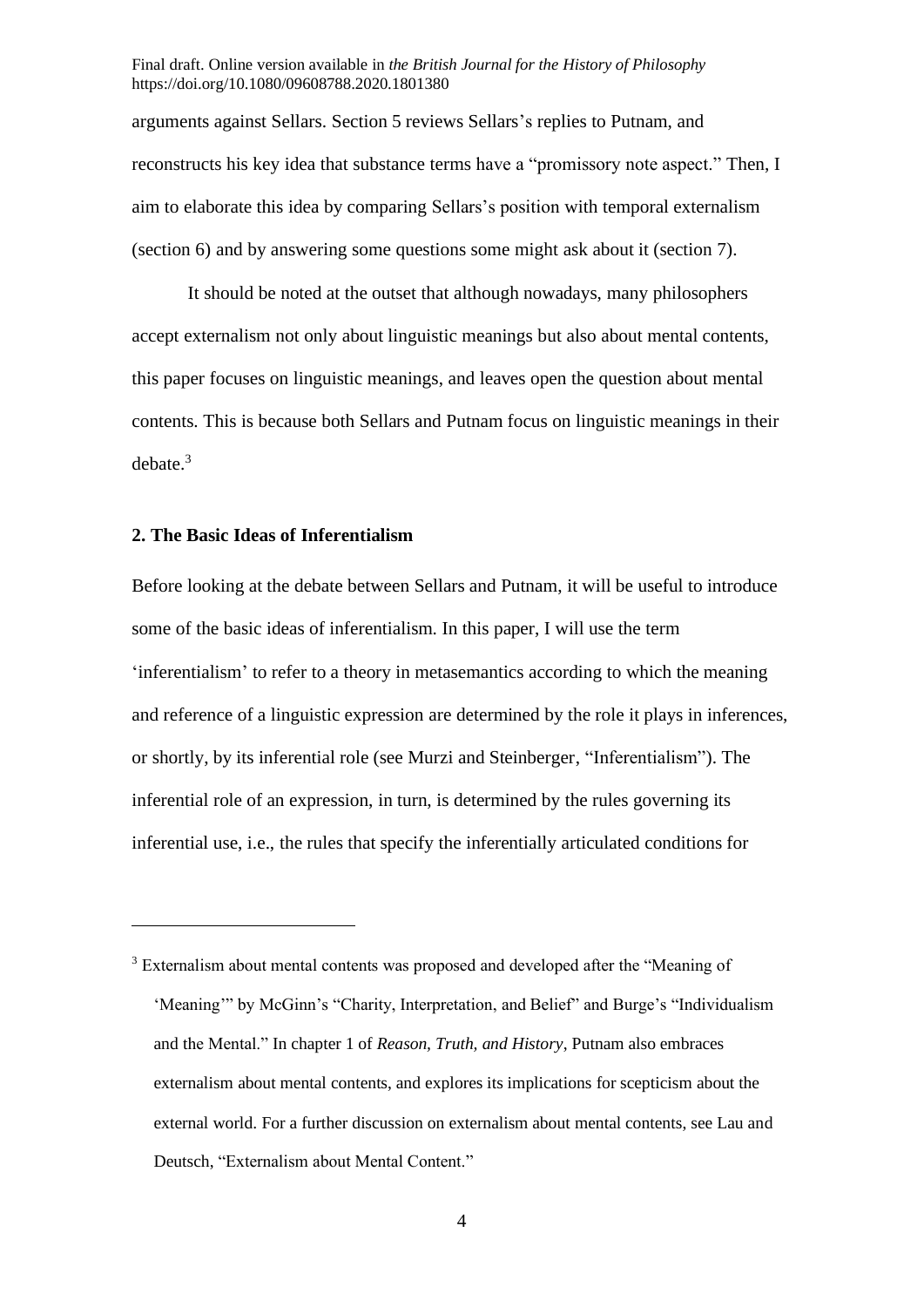application of that expression and the rules that specify the inferential consequences of application of that expression. Let us make two comments.

First, inferentialism is a theory in *metasemantics* rather than semantics (see Chrisman, *The Meaning of 'Ought',* chap. 1, and Murzi and Steinberger,

"Inferentialism"). While semantics aims to specify, for a given expression, its meaning and reference, metasemantics aims to explain how the meaning and reference of a given expression are determined. <sup>4</sup> According to inferentialism, then, the meaning and reference of an expression are determined *in virtue of* its place in the inferential network.<sup>5</sup> It is important to note that to say that the meaning and reference of an expression are *determined* by its inferential role is not to say that that expression is involved in a certain inferential network. For instance, although 'red' is no doubt involved in an inferential network in which other color terms are involved, this does not itself show that the meaning and reference of 'red' are *determined* by its role in such a network. Thus, inferentialists must be able to explain not just *that* a given expression is involved in a certain inferential network but also *how* its meaning and reference are *determined* by its role in such a network.

Second, in order to accommodate observational terms within an inferentialist framework, inferentialists will have to look at so-called 'language-entry' rules, i.e., the

<sup>&</sup>lt;sup>4</sup> But semantics and metasemantics may not be sharply separated from each other. See Burgess and Sherman, "Introduction."

 $<sup>5</sup>$  As Murzi and Steinberger point out ("Inferentialism," 218n2), Brandom's distinction between</sup> formal and philosophical semantics seems to correspond to the distinction between semantics and metasemantics. See Brandom, *Making It Explicit*, 143–5, "Reply to Danielle Macbeth," 340, and "Reply to Michael Dummett," 342.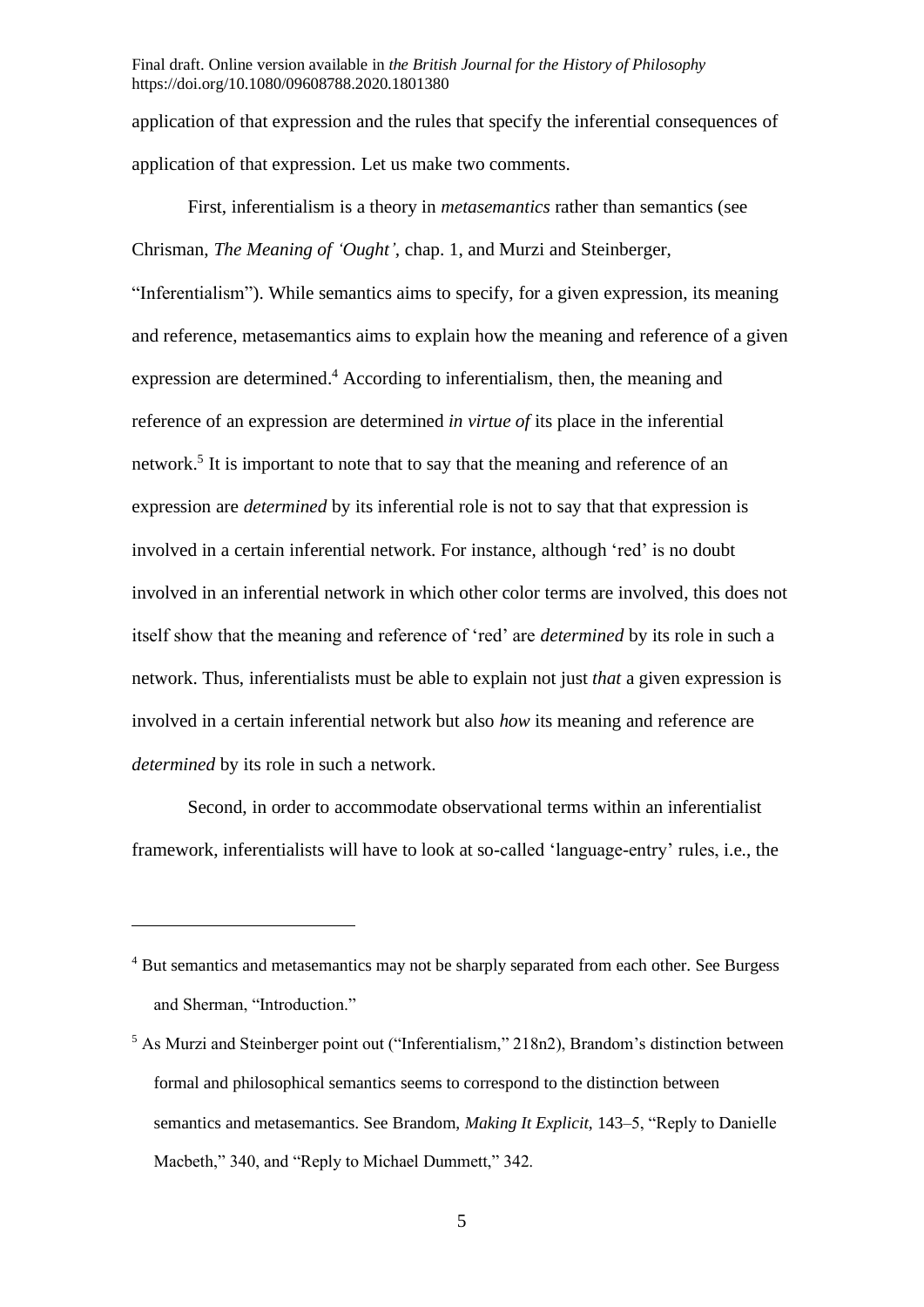rules that specify the perceptual circumstances for application of observational terms (see SRLG, §§19–22). Further, as Sellars emphasizes at various places, these rules are not such that one must *obey* them when one applies an observational term, say, 'red', to red objects (ITSA 133–5; SRLG §§1–17; LTC, §§II–IV). Rather, it is enough that one's applications of such a term *conform* to such rules, and this conformity with the rules is not just accidental but is a product of training and learning (see LTC, §§II–IV). However, Putnam's challenge is, as we will see in section 4, that in the case of natural kind terms, granting these points is still not enough. In sections 5 through 7, we will see and elaborate Sellars's account of how the meaning and reference of natural kind terms such as 'water' might be determined by their inferential role. Since it is sometimes thought to be unclear how the inferentialist account could be applied to natural kind terms (Murzi and Steinberger, "Inferentialism," 203), examining Sellars's account will be an important task.

## **3. The Development of Putnam's Semantic Externalism**

In this section, we will trace the development of Putnam's semantic externalism and situate his debate with Sellars in it. It is sometimes said that "The Meaning of 'Meaning'" is "where it all began."<sup>6</sup> But in fact it has an interesting prehistory. Putnam reflects on the development of his semantic externalism in several places such as the introduction to the *Twin Earth Chronicles* (1995), a retrospective essay entitled "The Development of Externalist Semantics" (2013), and his intellectual autobiography

<sup>6</sup> See the title of Part I of *Twin-Earth Chronicles*.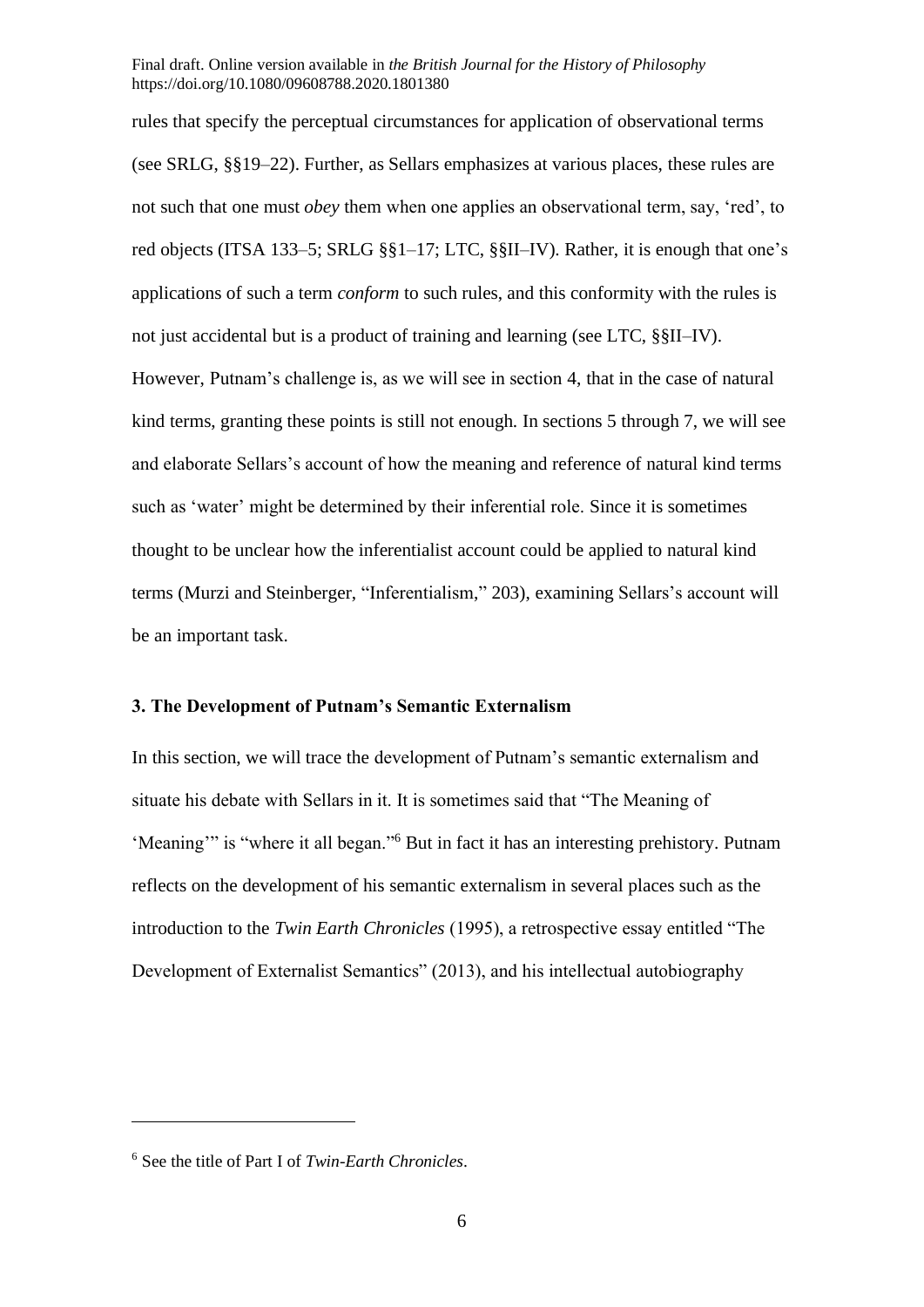(2015). But he does not mention his debate with Sellars in any of these essays. <sup>7</sup> Perhaps this is just because Putnam does not think this debate is worth mentioning, or perhaps this is because Putnam was not treated well by Sellars when he was at the Minnesota Center for the Philosophy of Science in the fall semester of 1957–58. In his autobiography, Putnam describes his relationship with Sellars at Minnesota as follows:

The two leading figures at the Center were Herbert Feigl and Wilfrid Sellars, and their behavior towards me could not have been more different. [...] Feigl was one of the most charming human beings I have ever known, warm, a fascinating conversationalist, and a philosopher who welcomed discussion and who, like Carnap, paid no attention to differences in academic status or in age; with me at least, Sellars was remote. In fact, I do not remember a single 'one on one' discussion with Sellars during my whole semester in Minnesota. (Putnam, "Intellectual Autobiography,"  $43$ <sup>8</sup>

In any case, as we will see, Putnam's debate with Sellars has an interesting place in the development of his externalism.

Before tracing the development of Putnam's externalism, it will be helpful to quickly review two famous arguments for semantic externalism presented in "The

- 7 It may also be worth noting here that in his *Meaning and the Moral Sciences*, Putnam appropriates Sellars's terminology – 'language entry rules' and 'language exit rules' – without crediting it to Sellars (see Putnam, *Meaning and the Moral Sciences*, 110–1).
- <sup>8</sup> Putnam goes on to say "I frequently heard him [Sellars] speak in group discussions, however, and I soon realized that there were serious disagreements between my position and that of both Feigl and Sellars." The disagreements Putnam has in mind here are concerned with the "analytic/synthetic dichotomy" and "Adolf Grünbaum's views on physical geometry" (Putnam, "Intellectual Autobiography," 43). It is beyond the scope of this paper to discuss these issues.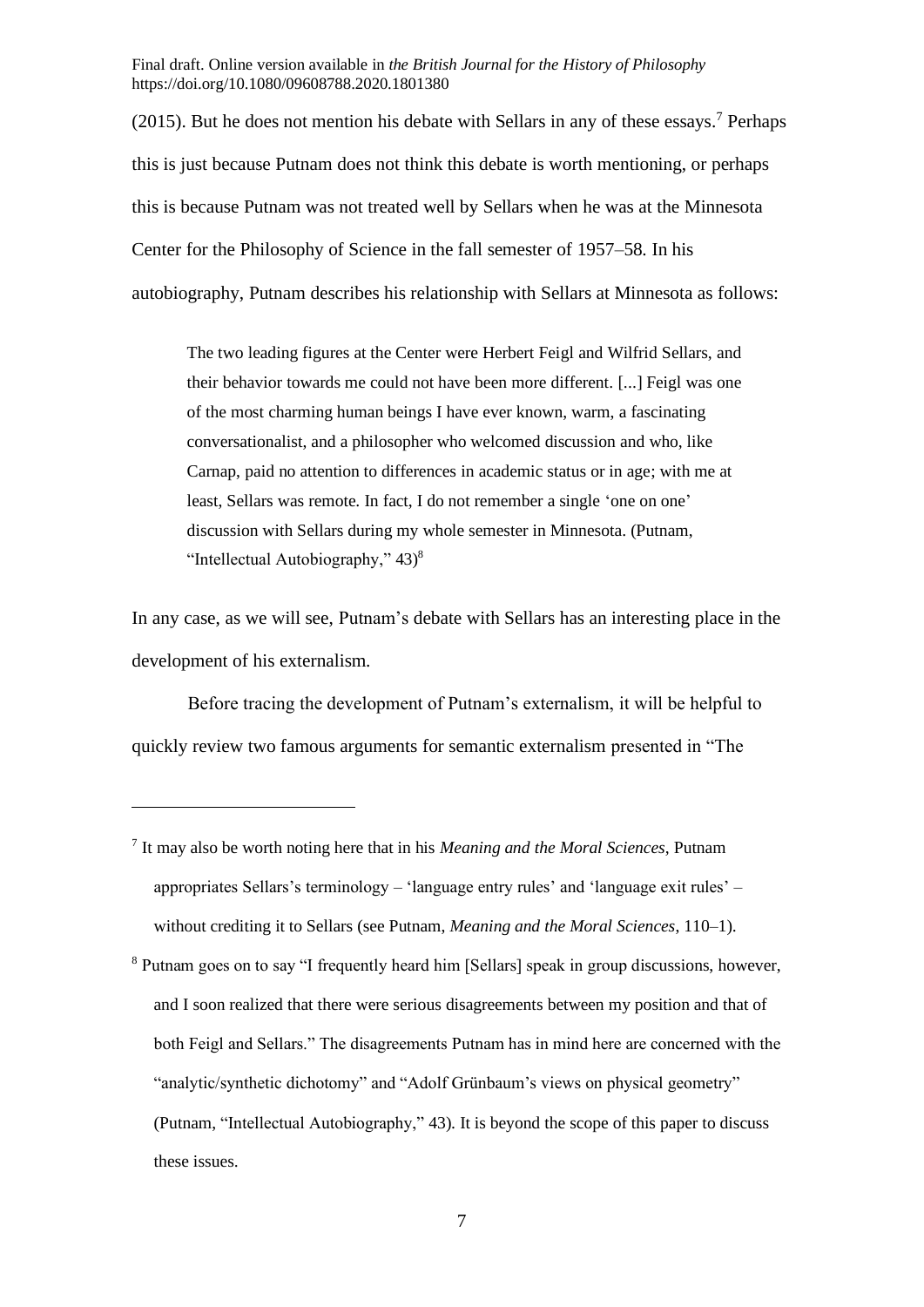Meaning of 'Meaning'": the argument from the linguistic division of labor and the argument from the Twin Earth thought experiment.<sup>9</sup> The argument from the linguistic division of labor is supposed to show that the meanings of at least some linguistic expressions are determined partly depending on the *social* environment. To show this, Putnam points out the fact that many of the ordinary English speakers cannot tell elm trees from beech trees, or aluminum from molybdenum, and yet they can count as users of the terms 'elm' and 'beech,' or 'aluminum' and 'molybdenum.' This is because, according to Putnam, in using these terms, we are *deferring* to the experts who belong to the same linguistic community and who are able to distinguish them. The argument from the Twin Earth thought experiment is supposed to show that the meanings of at least some expressions are determined partly depending on the *physical* environment. To illustrate this, Putnam asks us to imagine that there is a distant planet, Twin Earth, which is exactly like Earth except that on Twin Earth, the liquid called 'water' is composed of a chemical compound XYZ, the macro properties of which are exactly like H2O. In this scenario, according to Putnam, while 'water' used by us Earthlings refers to H2O, 'water' used by Twin Earthlings refers to XYZ. Moreover, even in 1750, when nobody on Earth or Twin Earth could distinguish  $H_2O$  and XYZ, Putnam argues, 'water' used by Earthlings referred to H2O and 'water' used by Twin Earthlings referred to XYZ. Therefore, Putnam concludes, the meanings of linguistic expressions "ain't in the head." We will discuss these arguments in more detail in the next section. For now, this brief review is enough for the purpose of tracing the development of Putnam's externalism.

<sup>9</sup> For a recent review of Putnam's arguments, see Haukioja "Internalism and Externalism."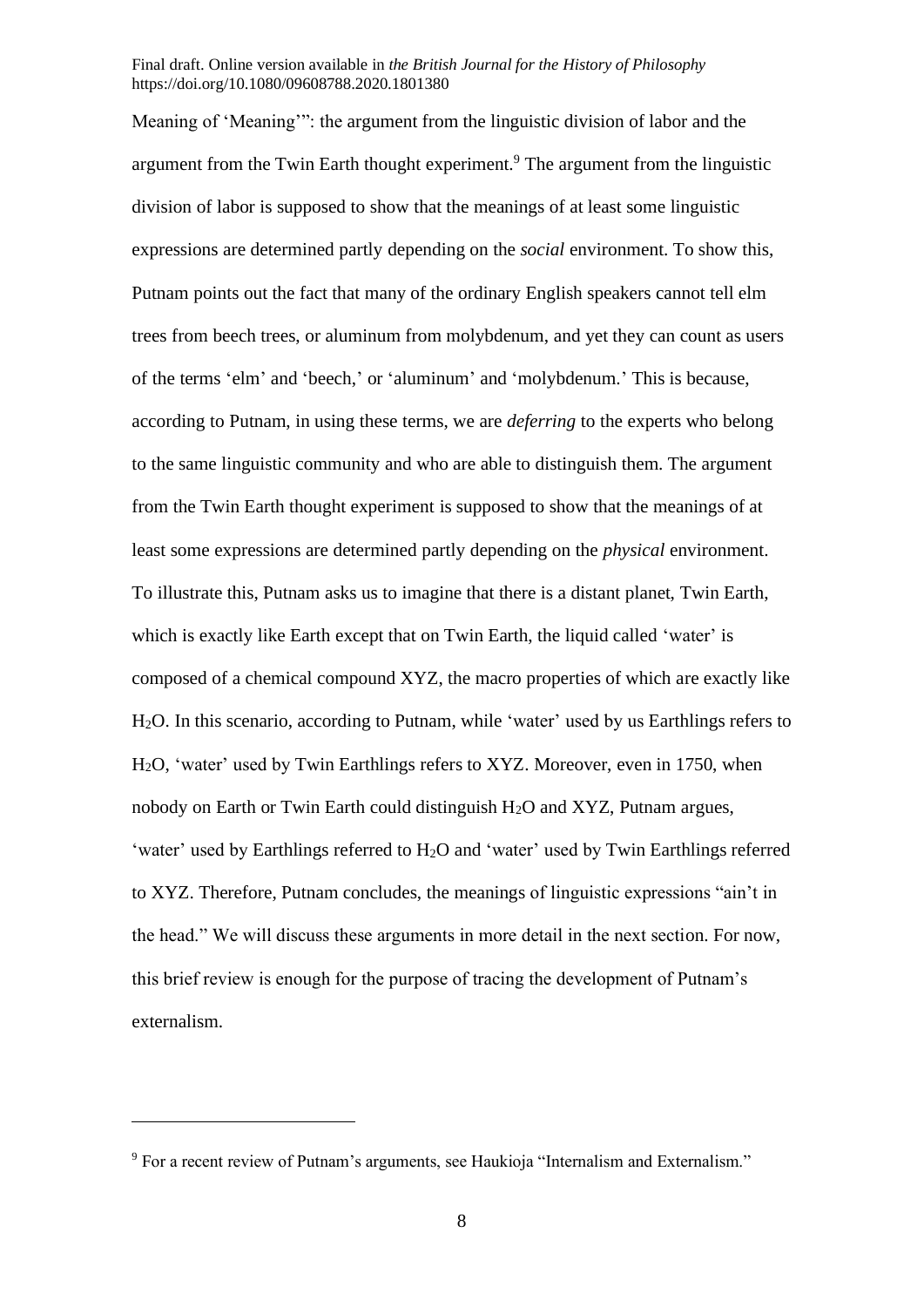Seminal ideas of semantic externalism are found in Putnam's 1970 paper "Is Semantics Possible?" Indeed, Putnam himself later referred to it as the "predecessor" of "The Meaning of 'Meaning'" ("Introduction," xvi; "The Development," 195), or as "my first explicitly 'semantic externalist' paper" ("The Development," 194).<sup>10</sup> Already in this paper, Putnam pointed out that the meaning of a natural kind term is determined not by the superficial characteristics or the stereotypes associated with it, but by the "essential nature" which "normal members" of that kind share with each other. He also suggested that experts play an important role in determining the meanings of such terms as 'aluminum' and 'molybdenum.' Moreover, he even used a thought experiment of a space craft for a distant planet to show the social character of the meaning determination. It should be noted, however, that this thought experiment is quite different from the familiar ones used in "The Meaning of 'Meaning'." Putnam asks us to

[s]uppose now that a colony of English-speaking Earthlings is leaving in a spaceship for a distant planet. When they arrive on their distant planet, they discover that no one remembers the atomic weight (or any other defining characteristic) of aluminum, nor the atomic weight (or other characteristic) of molybdenum. There is some aluminum in the spacecraft, and some

 $10$  But according to his autobiography. Putnam first explained and defended semantic externalism at his lectures in the 1968 Summer Institute in Philosophy of Language in Seattle (Putnam, "Intellectual Autobiography," 105n97). Burge counts "Is Semantics Possible?" as one of "the great trio of articles" in which the core of Putnam's contributions to semantics emerged ("Putnam's Contributions," 235). The others are "Explanation and Reference" and "The Meaning of 'Meaning.'"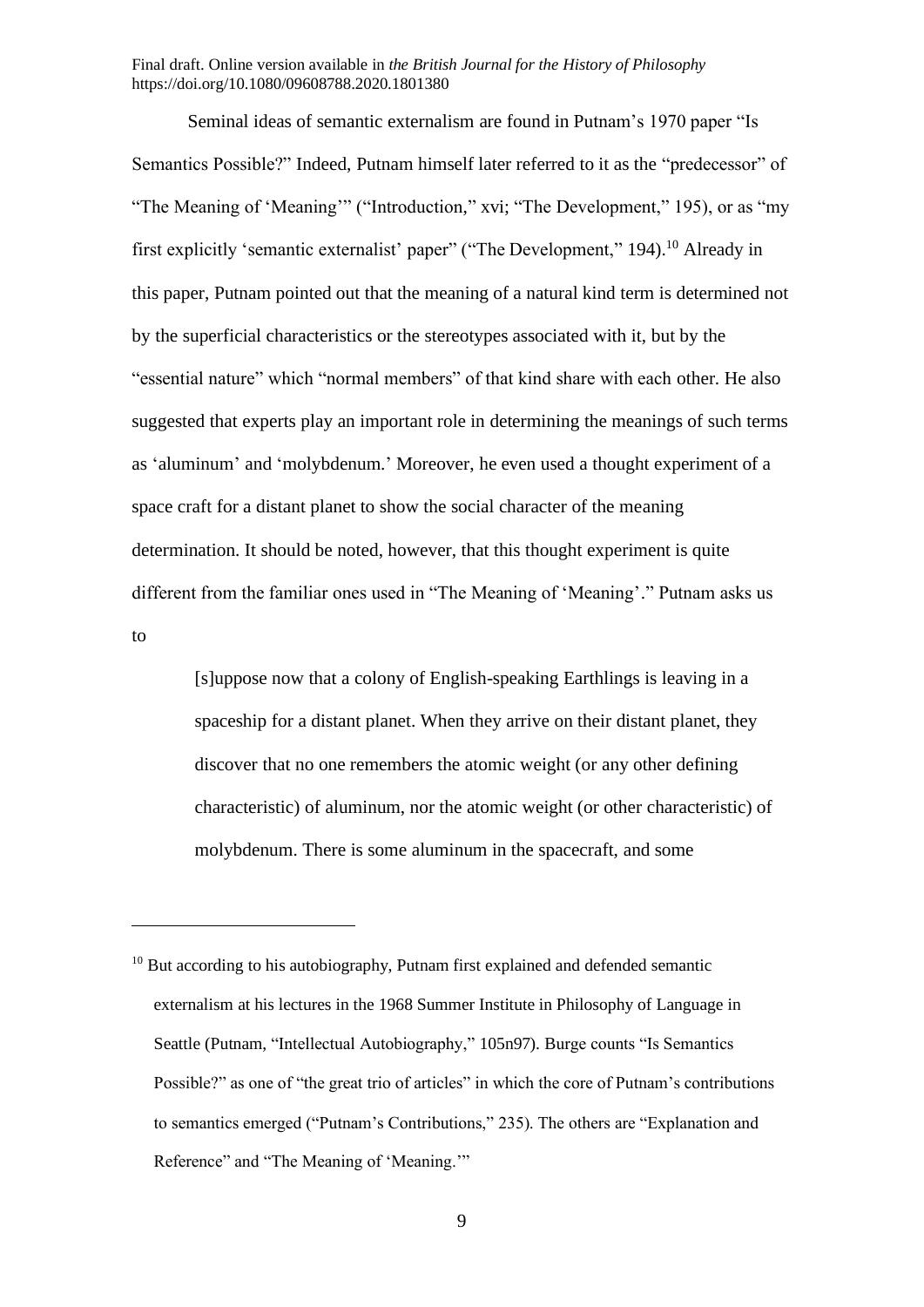molybdenum. Let us suppose that they guess which is which, and they guess wrong. Henceforth, they use 'aluminum' as the name for molybdenum, and 'molybdenum' as the name for aluminum. It is clear that 'aluminum' has a different meaning in this community than in ours: in fact, it means *molybdenum*. ("Is Semantics Possible?" 199; *Mind, Language, and Reality*, 150–1)

In this "first explicitly 'semantic externalist' paper," Putnam does not use a more famous example of 'elm' and 'beech' nor use the term 'linguistic division of labor.' Moreover, he neither names the distant planet 'Twin Earth,' nor makes its inhabitants appear in the story, nor use the example of  $H_2O$  and XYZ. Indeed, as Putnam later reported, "it was not until December 1972 that I wrote the first draft of 'The Meaning of 'Meaning.'' And it was then that what became the best known argument for semantic externalism occurred to me. I refer to the Twin Earth argument" ("The Development," 199).<sup>11</sup>

The Twin Earth thought experiment and the term 'linguistic division of labor' were probably firstly presented in his comment on Sellars's paper "Meaning as Functional Classification" at a conference in March 1973.<sup>12</sup> We will see the details of Putnam's comment and Sellars's reply in the following sections. For now, it suffices to note that the arguments presented in this comment are essentially the same as the main arguments in "The Meaning of Meaning.'" The proceedings of this conference,

<sup>&</sup>lt;sup>11</sup> In another retrospective essay, Putnam says that "I wrote at the end of 1972 [a paper] entitled 'The Meaning of 'Meaning''" ("A Half Century," 196).

 $12$  In "Explanation and Meaning" (1973), Putnam uses the 'elm' and 'beech' example but does not use the term 'the linguistic division of labor.'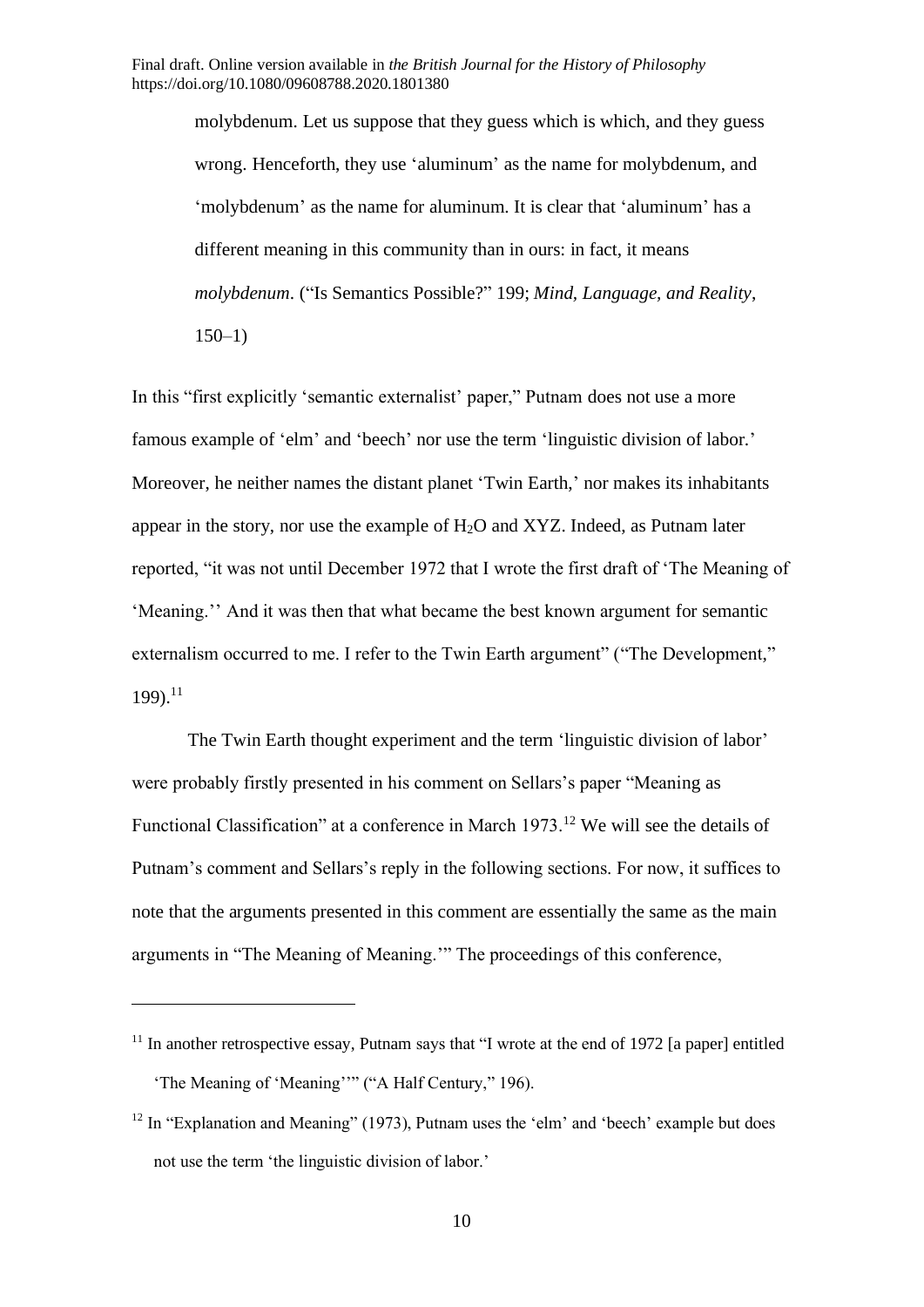published as a special issue of *Synthese*, include not only the papers and comments but also a transcription of the general discussion sessions. Thus, it was not until July or August 1974 that Putnam's comment as well as Sellars's original paper and reply were published.<sup>13</sup> Meanwhile, Putnam published another paper, "Meaning and Reference," in the *Journal of Philosophy* in November 1973, where Putnam uses both the term 'division of linguistic labor' and the Twin Earth thought experiment. This is probably the first publication thereof. Putnam read this paper at a symposium on reference at the American Philosophical Association in December 1973. It is after all these that "The Meaning of 'Meaning'" was finally published.

# **4. Putnam's Arguments against Sellars's Inferentialism**

In this and following sections, we will look closely at the Sellars-Putnam debate. This section aims to summarize Putnam's externalist arguments against Sellars. Before turning to these arguments, however, it will be useful to look at how Putnam understands Sellars's conception of meaning. According to Putnam, Sellars's view is that "meaning is determined by a battery of rules", and the rules at issue are "[t]he battery of rules that the individual speaker must internalize" (Putnam, "Comment," 447, 454). Thus, according to Putnam, Sellars is committed to explaining the meanings of expressions in terms of "individual competence." As Putnam puts it, "[w]hat Wilfrid is talking about, I think, is the characterization of individual competence" (Putnam, "Comment," 454).

<sup>&</sup>lt;sup>13</sup> After the conference, Michael Dummett wrote a paper on Putnam's comment on Sellars, which was first published as "Postscript" in the proceedings and reprinted as "The Social Character of Meaning" in his *Truth and Other Enigma* (1978).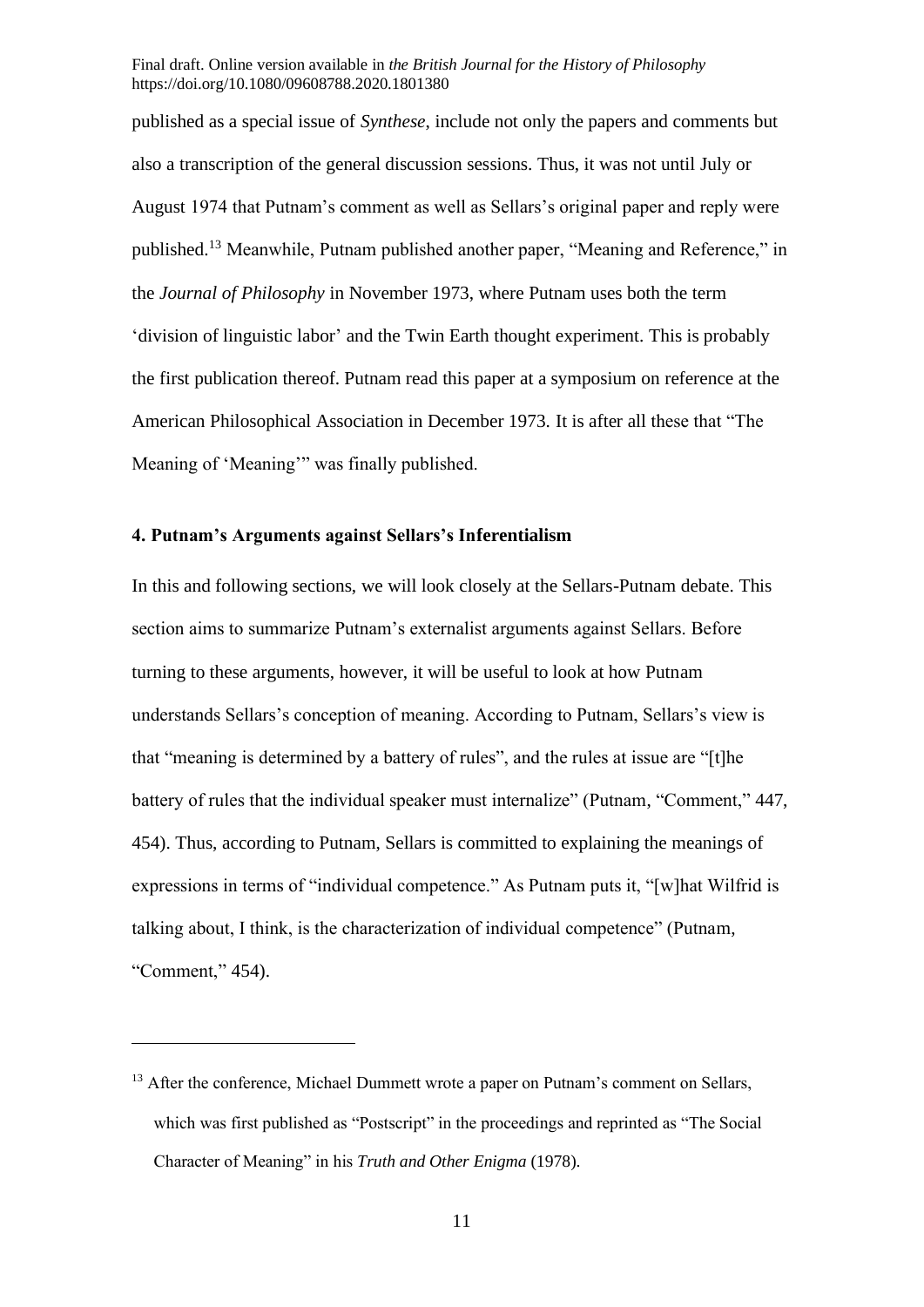Putnam agrees with Sellars that we should not think of meanings as objects. He also praises Sellars for focusing not on sentence meanings, as Donald Davidson does, nor on intentions of speakers, as Paul Grice does, but rather on the word-meanings. Moreover, Putnam even admits that Sellars's conception of meaning, as he understands it, is not unattractive. Indeed, as Putnam confesses, he once endorsed a similar view in one of his earlier papers, "How not to Talk about Meaning."<sup>14</sup>

Nevertheless, Putnam still thinks that Sellars's view is wrong. Putnam does not directly attack Sellars's conception of meaning. Rather, he aims to undermine it by attributing to Sellars two assumptions which he thinks Sellars shares with traditional theories of meaning, and then showing that these assumptions are not jointly true. Putnam explains the two assumptions as follows:

The first assumption is that the meaning of a speaker's words does not extend beyond what he [...] believes, or possibly beyond what he [...] believes and is disposed to do. In other words, it is not possible on this view, for two speakers to [...] believe and be disposed to do and say the same things and yet mean something different by a word.

The second assumption is that meaning determines extension, where the extension of a word is what it is true of. (Putnam, "Comment," 447)

The first assumption implies that if there is a difference in the meaning of a term spoken by two speakers, there must be a certain difference in their psychological states.<sup>15</sup> The

 $14$  This paper was originally presented at a Boston Colloquium in the Philosophy of Science in December 1963, where Sellars also presented a paper entitled "Scientific Realism or Irenic Instrumentalism."

<sup>&</sup>lt;sup>15</sup> Here, psychological states are to be understood as "narrow" psychological states (see Putnam, "Meaning of 'Meaning'," 137; *Mind, Language, Reality*, 221). McDowell rejects this view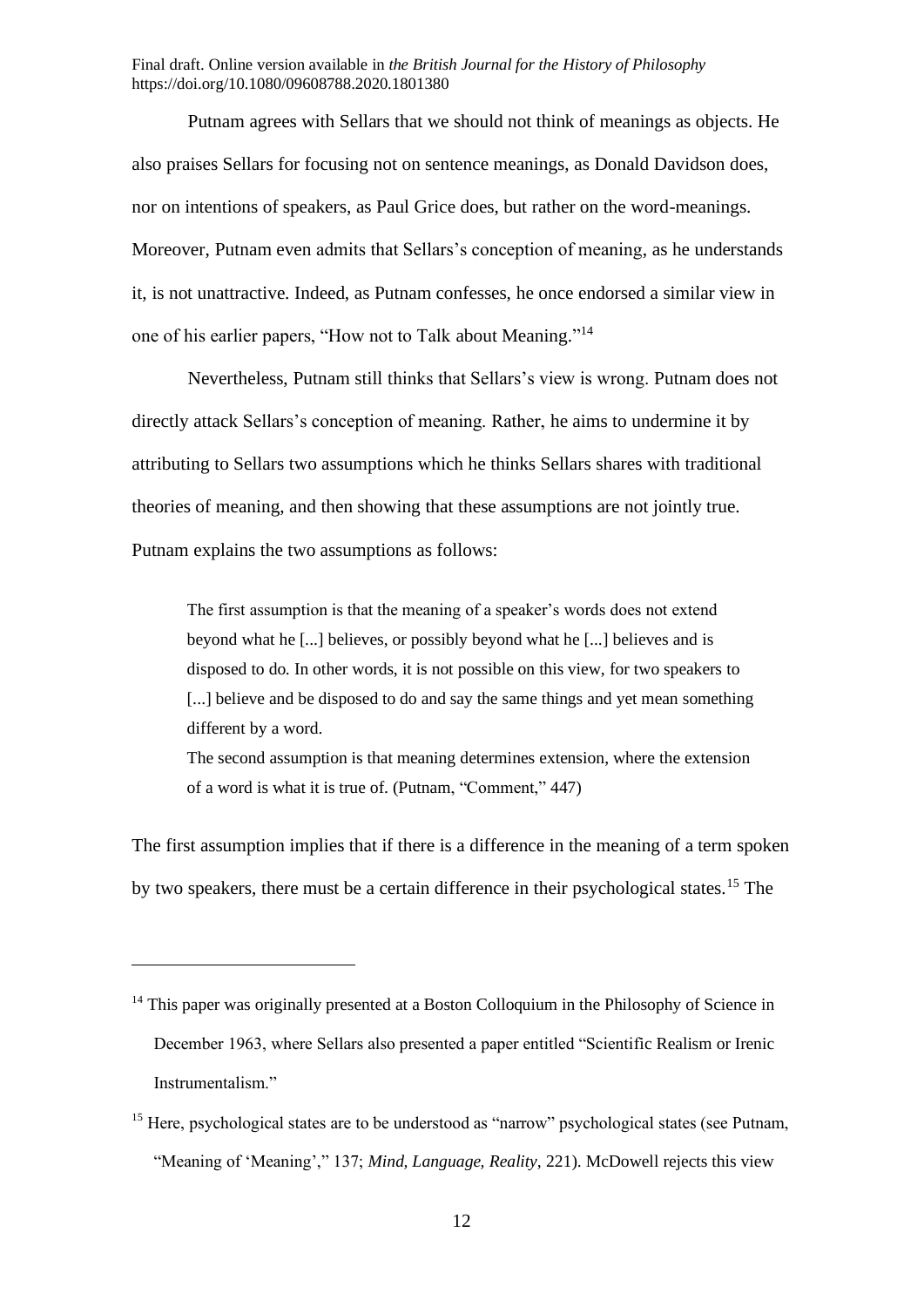second assumption implies that if there is a difference in the extension of a term spoken by two speakers, there must be a certain difference in its meaning. Thus, these two assumptions jointly imply that if there is a difference in the extension of a term spoken by two speakers, there must be a certain difference in their psychological states. As Putnam emphasizes, he does not mean to deny the possibility of a language that satisfies both of the two assumptions. "There may be a possible world in which there is a language which would satisfy both assumptions" (Putnam, "Comment," 447). His point is rather that it would not be the language we are *actually* using. As he puts it, "it ain't this one" (Putnam, "Comment," 447). As should be clear to readers of "The Meaning of 'Meaning,'" the assumptions Putnam attributes to Sellars are essentially the same as the "traditional assumptions" he would later identify in it (Putnam, "Meaning of 'Meaning'," 135–6; *Mind, Language, and Reality*, 219).<sup>16</sup>

Putnam aims to show that those who accept both of the two assumptions must leave out two important aspects of our language, "the social character of language and the contribution of the world" (Putnam, "Comment," 452). Since both of these aspects are essential to our language, Putnam argues, at least one of the two assumptions has to be abandoned. And according to Putnam, since the second assumption is plausible, the first assumption must be abandoned. Putnam's strategy is to present several scenarios in which the psychological states of two speakers are the same and yet the extensions of a

of the mind, and argues that not only the meaning but also the mind should be understood as world-involving (see McDowell, "Putnam on Mind and Meaning").

<sup>&</sup>lt;sup>16</sup> I should note, however, that I omitted the word "knows" in the above quotation. In his comment on Sellars, Putnam includes so-called wide mental states such as "knowing" in the first assumption.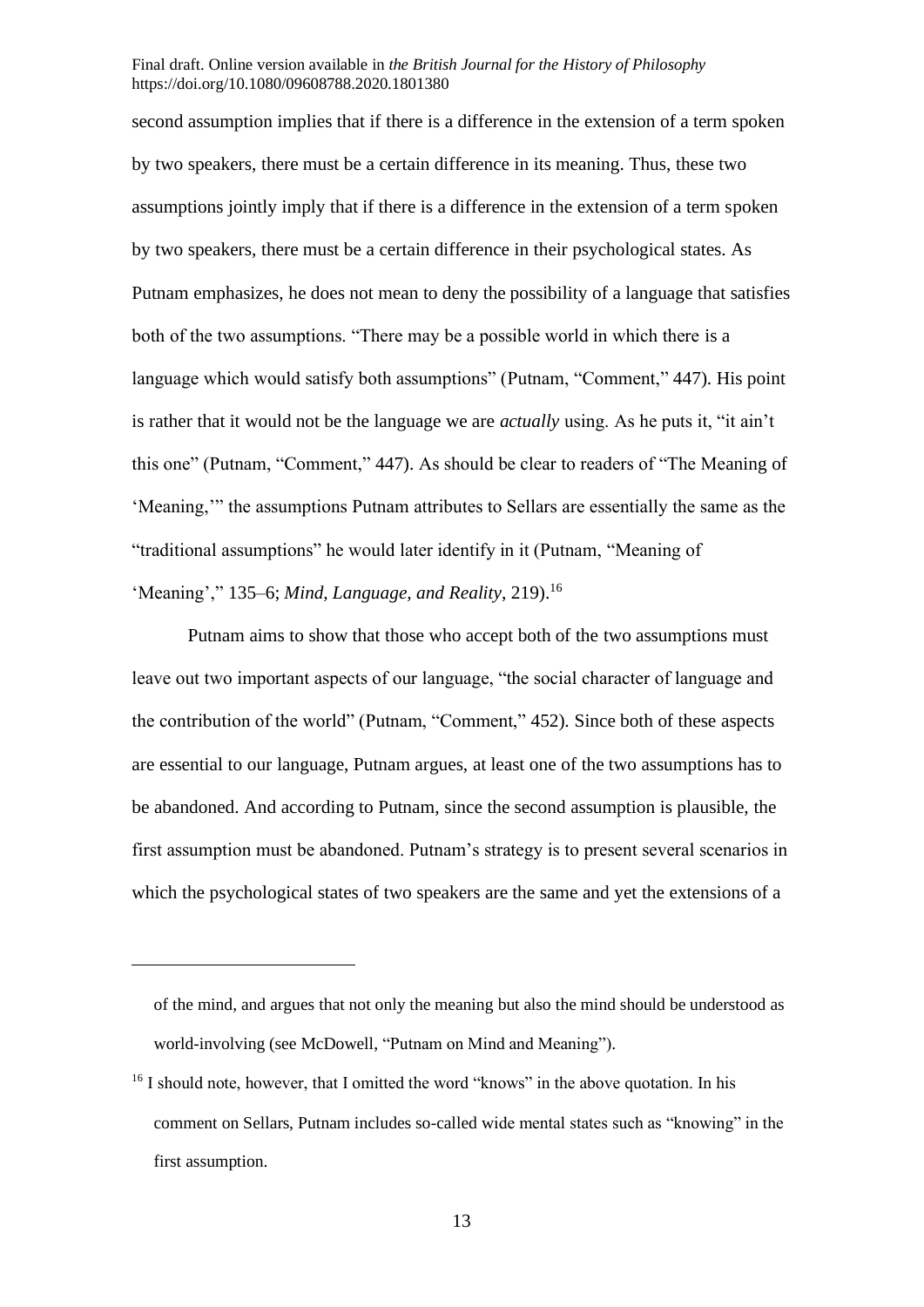term spoken by them are different. Among those are scenarios involving 'elm' and 'beech' and involving 'water.' Thus, the scenarios Putnam uses in his comment are also essentially the same, if not so sophisticated, as the famous ones presented in "The Meaning of 'Meaning'."

To illustrate the social character of language, Putnam first points out the fact that although he cannot tell elm trees from beech trees, he still can use the terms 'elm' and 'beech.' Thus, to be a user of these terms, we do not have to be able to tell elms from beeches on our own. This is because, according to Putnam, we are engaged in the "linguistic division of labor": when using those terms, we are deferring to the experts who belong to the same linguistic community and who can distinguish elms and beeches. Then, Putnam goes on to ask us to "imagine a possible planet, Twin Earth, which is just like Earth except in one respect. [...] they [the experts on Twin Earth] call elms 'beeches' and beeches 'elms'" (Putnam, "Comment," 450). In this case, according to Putnam, his Doppelgänger on Twin Earth refers to elms by 'beeches' and beeches by 'elms' because his Doppelgänger uses these terms depending on the experts on Twin Earth. However, by hypothesis, there is no psychological difference between Putnam and his Doppelgänger. So, this is a case in which the psychological states of two speakers are the same and yet the extensions of a term spoken by them are different. Therefore, either of the two assumptions above has to be abandoned.

Further, Putnam presents another scenario involving 'water' to show the importance of the contribution of the world. He asks us to

suppose that we are now taking Earth and Twin Earth prior to the knowledge that water is  $H_2O$ . We will suppose there is a chemical compound, XYZ, which can substitute for water. People can drink it, it quenches thirst, it is tasteless, colorless, people can't tell it from water. For some strange reason on Twin Earth the clouds are clouds of XYZ, it rains XYZ, not  $H_2O$ , Lake Michigan is full of polluted XYZ,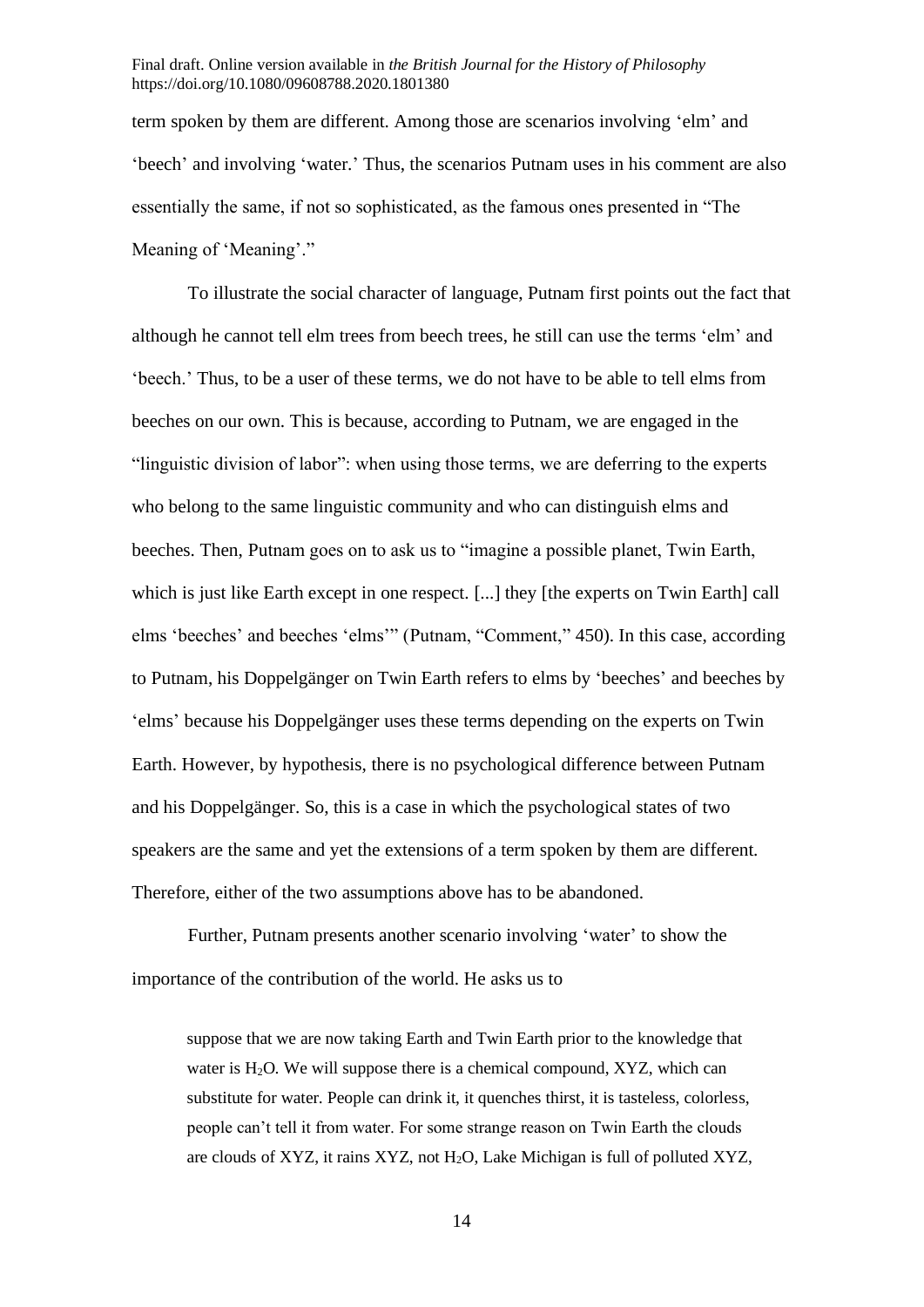and so on. Chlorinated swimming pools are full of chlorinated XYZ. And they call XYZ "water." In 1700 there is no one, neither the individual nor the entire community, who has any [...] beliefs with respect to 'water' on Twin Earth different from our [...] beliefs with respect to water here. Yet the extension is different. "Water" on Twin Earth means XYZ. "Water" here means H<sub>2</sub>O; I don't mean 'water' is synonymous with "H<sub>2</sub>O," of course. But the extension of the term 'water' as used here is different from the extension of the term 'water' as used on Twin Earth. (Putnam, "Comment," 450–1)

In this scenario, not only the psychological states of two speakers but also those of the community as a whole are the same and yet the extensions are different. Therefore, Putnam concludes, we must take into account not only "the social character of language" but also "the contribution of the world."

# **5. Sellars's Reply to Putnam**

In this section, we will review and clarify how Sellars responds to Putnam's two externalist arguments.

The first thing to note is that Sellars expresses his agreement with Putnam's idea of the linguistic division of labor. "I was very impressed with Hilary [Putnam]'s remarks about language as a social institution. I quite agree that there is the kind of division of linguistic labor to which he refers" (Sellars "Reply," 458). Sellars goes on to note, however, that he had also always emphasized the social character of language:

I must point out that Hilary is quite mistaken when he construes my theorizing about meaning as a theorizing about "individual competence." I have always stressed that language is a social institution, and that meaning is to be construed in social terms. Thus I certainly would not subscribe to the first of the above two assumptions. What a speaker's words mean [...] is no more to be defined in terms of his beliefs and purposes than is, for example, the legal significance of his actions. Any adequate philosophy of mind must, indeed, be concerned with the relation of an individual's propensities for rule-governed behavior and the practices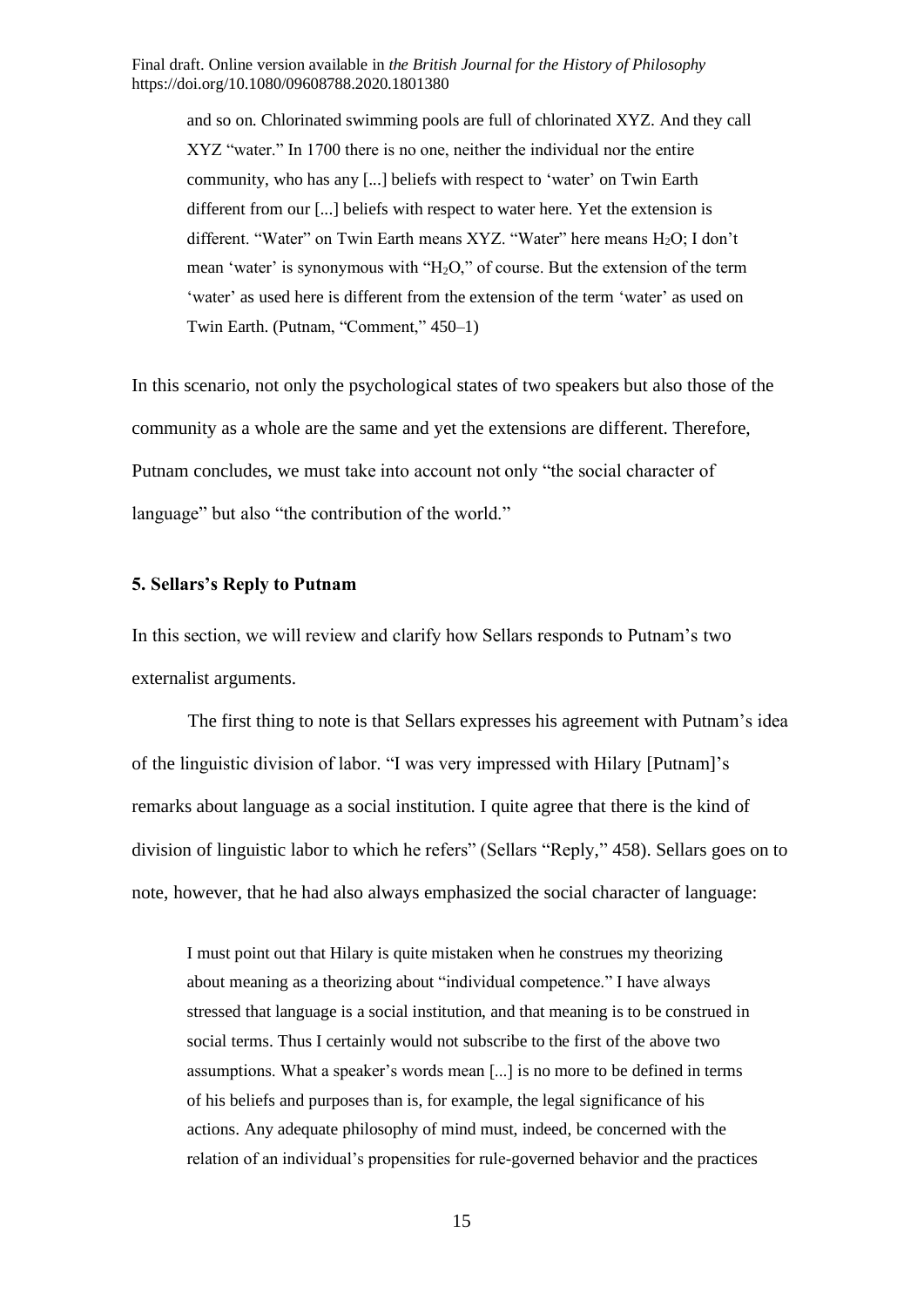of his community. But this relation must be construed in such a way as to preserve, in a less metaphysical mode, something like Hegel's distinction between individual minds and "objective spirit." (Sellars "Reply," 460)

Indeed, nothing theoretically prevents inferentialists from rejecting the first assumption that the meaning of a term spoken by a speaker is solely determined by their psychological states. Inferentialism can be developed as a thesis about a particular speaker's idiolect, but it can also be developed as a thesis about a public language (see Murzi and Steinberger, "Inferentialism," 202–3). In fact, many inferentialists, including Sellars ("Language as Thought and as Communication"), Brandom (*Making It Explicit*), and Peregrin (*Inferentialism*), endorse inferentialism as a thesis about a public language, and emphasize its social character. Hence, the argument from the linguistic division of labor does not work against inferentialism as such nor against Sellarsian inferentialism in particular.

Let us then move on to the 'water' case. In this case, it must be admitted that it is much more difficult for inferentialists to accept Putnam's claim that even in 1700, while 'water' used by Earthlings referred to  $H_2O$ , 'water' used by Twin Earthlings referred to XYZ. For, since no Earthlings could discriminate H<sub>2</sub>O from XYZ and no Twin Earthlings could discriminate XYZ from H2O in 1700, Earthlings and Twin Earthlings seemed to be following the same rules in using 'water'. Of course, inferentialists need not accept Putnam's claim that Earthlings and Twin Earthlings referred to different things even in 1700. Inferentialists could reject it and insist that both Earthlings and Twin Earthlings referred to the same thing: things that are *either*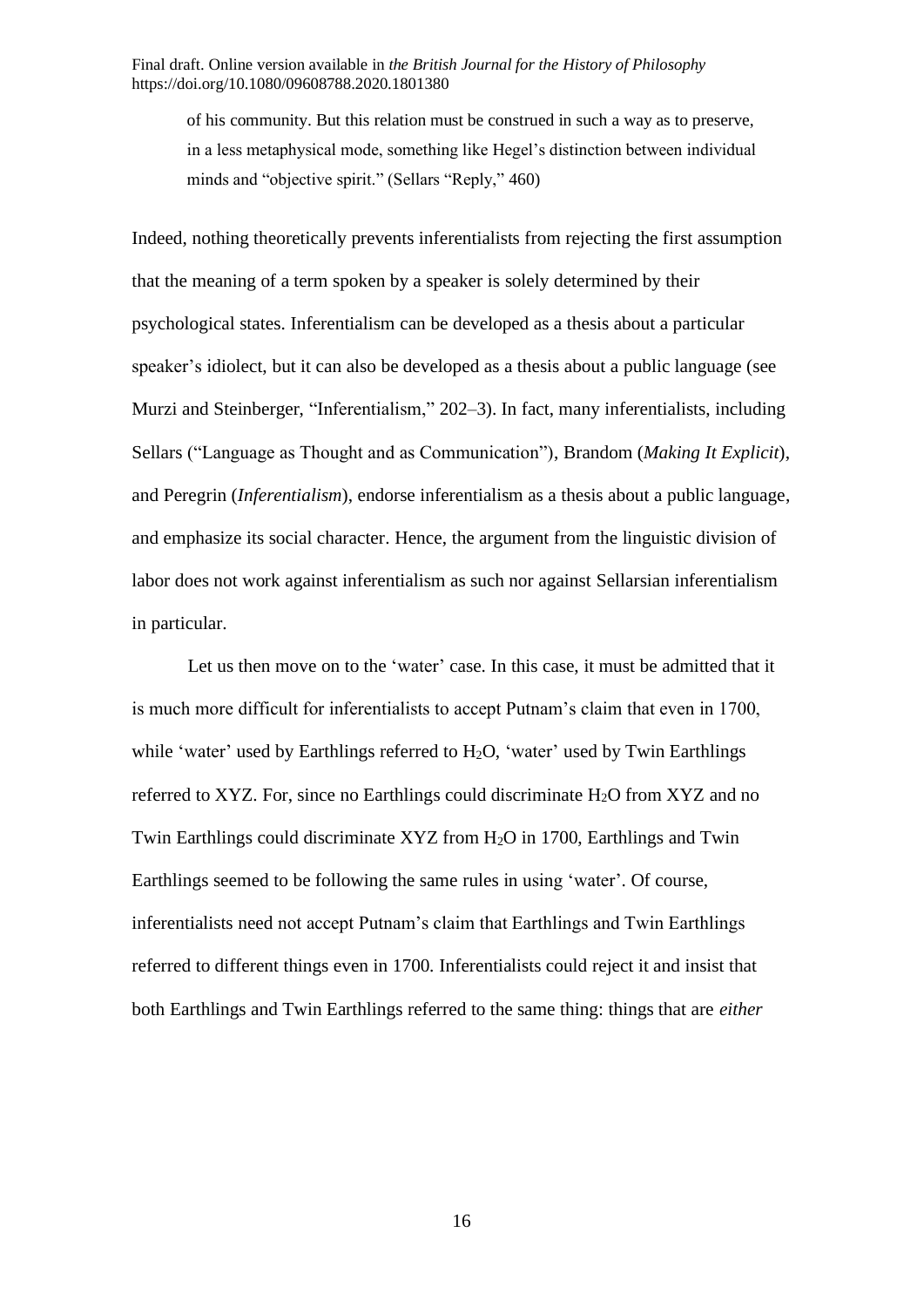H2O *or* XYZ. For instance, Tim Crane, who is not an inferentialist, argues against Putnam along this "'common concept' strategy" (Crane, "All the Difference," 12).<sup>17</sup>

Whether this common concept strategy may be successful or not, however, Sellars suggests another strategy – a strategy inferentialists can use to accept Putnam's claim that even in 1700, while 'water' used by Earthlings referred to  $H_2O$ , 'water' used by Twin Earthlings referred to XYZ. Sellars's key idea is suggested in the following passage in his reply:

I would stress what I have called the promissory note aspect of substance sortals. (Sellars, "Reply,"  $461$ )<sup>18</sup>

Here Sellars refers to his 1958 paper, "Counterfactuals, Dispositions, and the Causal Modalities," where he had already suggested that "thing-kind expressions" have "the promissory note dimension" (CDCM 263). But the idea of the promissory note aspect is not so clearly articulated in the 1958 paper nor in the reply to Putnam.<sup>19</sup> To unpack and elaborate this idea is the aim of the remainder of this paper.

 $18$  Strictly speaking, this statement is made about 'gold' rather than about 'water.' But as Sellars goes on to discuss 'water' on the next page, he seems to think that the same applies to 'water.'

 $17$  It should be noted that Crane's interest is not in linguistic meaning but only in mental contents (Crane, "All the Difference," 9, 11, 15). But the common concept strategy itself could also be applied to linguistic meaning.

 $19$  In "A Semantical Solution of the Mind-Body Problem," Sellars suggests that he has borrowed the expression 'promissory note' from Feigl (SSMB 196). Although Sellars does not refer to any particular paper of Feigl's, see, for instance, "Operationism and Scientific Method."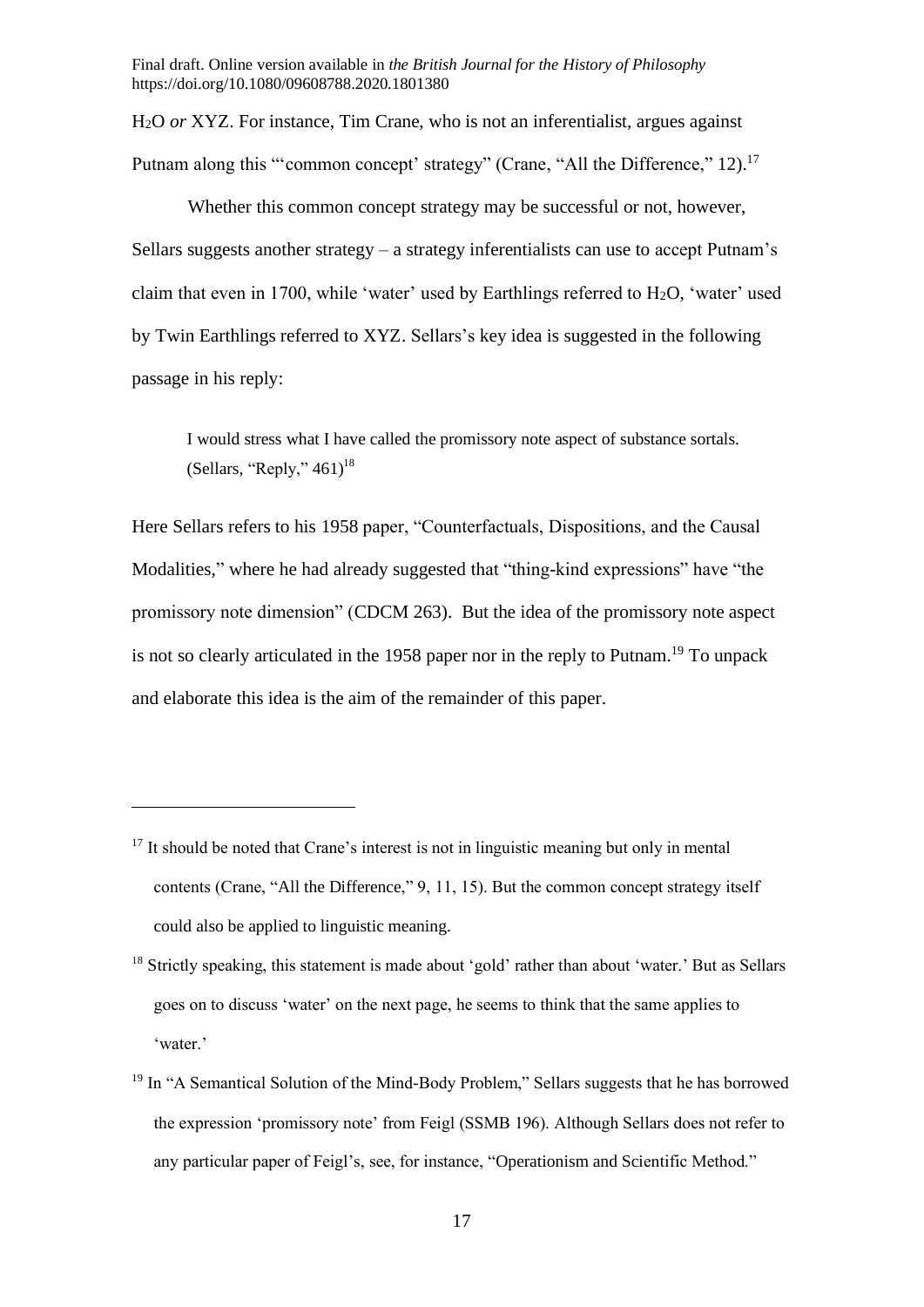The first thing to note is that although 'sortal' is usually understood as referring to something countable (see Grandy, "Sortals"), what Sellars calls 'substance sortals' or 'thing-kind expressions' include 'gold' and 'water.'<sup>20</sup> To avoid confusion, I shall use 'substance term' rather than 'substance sortal.'<sup>21</sup>

Although Sellars does not say explicitly so, he seems to suggest that substance terms (or perhaps more broadly, natural kind terms in general) have the reference, or the semantic *value*, which is to be *cashed out* in a "successor framework" (Sellars, "Reply," 462). I take it that on his view, the reference of a substance term is determined by a successor conceptual framework.<sup>22</sup> (Note that this is a view about the *reference* of

- $20$  John Locke, who introduced the term 'sortal,' uses this term in a general way which does not restrict it to countable nouns (see *Essay*, III.iii.15), and some analytic philosophers use 'sortal' as including mass nouns (see Lowe, *More Kinds of Being*, 14). Sellars seems to be following Locke in calling 'gold' and 'water' *sortals*, as he refers to Locke in his "Reply" (462).
- $21$  Thing-kind expressions may include terms that are not substance terms. But I shall set aside this possibility and focus on substance terms.
- <sup>22</sup> Sellars himself seems to say that the referent of a substance term *is* the successor term (Sellars, "Reply," 462). But I take it that while the view that the referent *is determined by* the successor term is a consequence of his idea of the promissory note aspect, the view that the referent *is* the successor term is derived from the *conjunction* of the idea of the promissory note aspect *with his nominalism*, which claims that "qualities, relations, classes, propositions and the like [...] are linguistic entities. They are linguistic expressions" (AE 627). Indeed, in his reply to Putnam, Sellars goes on to compare our temptation to reify what the ideal substance term would stand for with our temptation to construe what 'triangular' stands for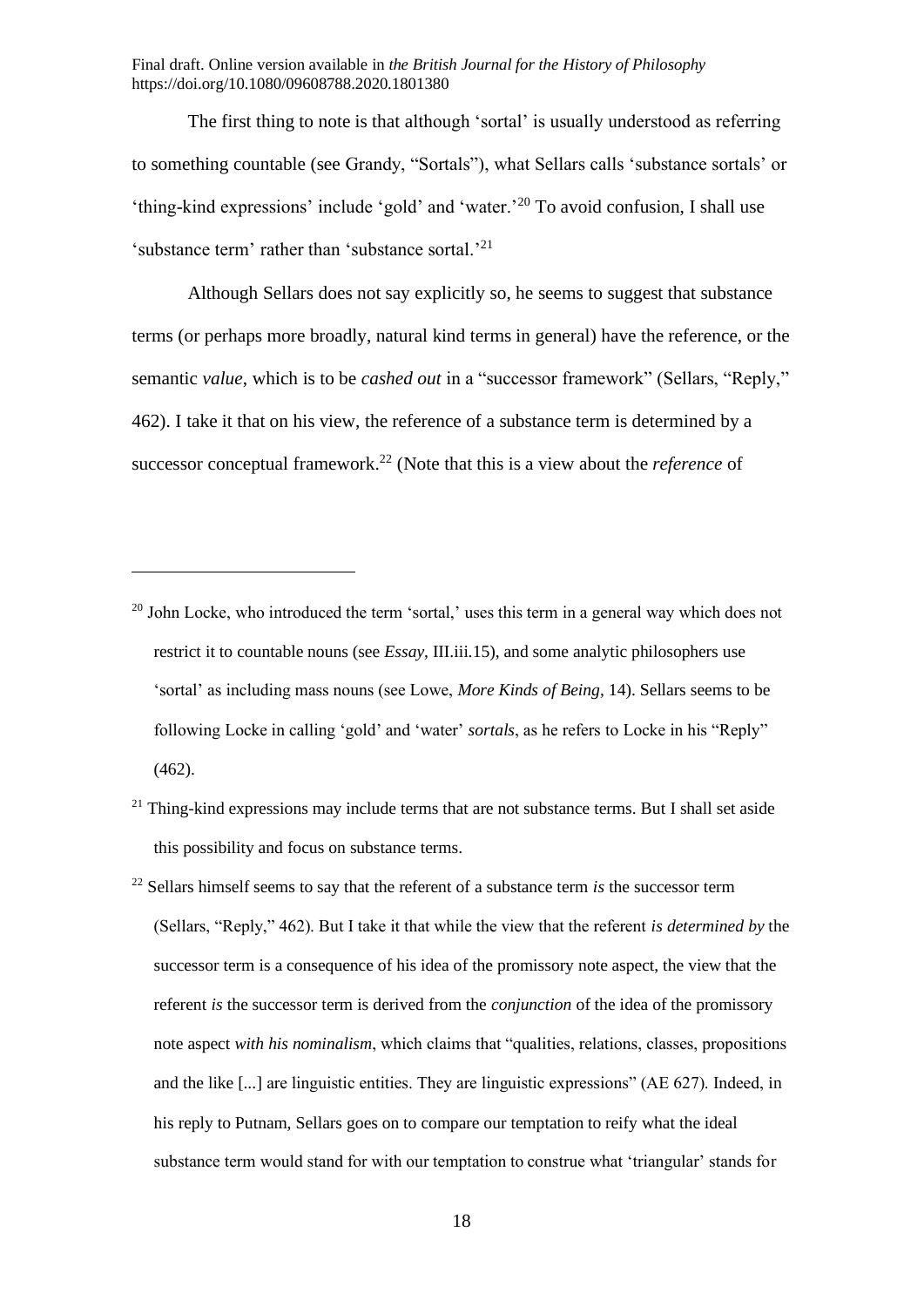substance terms. Sellars's view about the *meaning* of substance terms is quite complex and thus will not be discussed until Section 7.)

Let us now consider the case of 'water' used in 1700. Although Sellars himself does not discuss this case, his idea of the promissory note aspect can be fruitfully applied to it. On his view, as I interpret it, 'water' used by Earthlings in 1700 referred to H2O as far as in using 'water' as a substance term, they were deferring to a successor conceptual framework in which their successors could infer from "X is water" to 'X is  $H<sub>2</sub>O'$  and from 'X is  $H<sub>2</sub>O'$  to 'X is water.' In the same way, 'water' used by Twin-Earthlings in 1700 referred to XYZ as far as in using 'water' as a substance term, they were deferring to a successor conceptual framework in which their successors could infer from 'X is water' to 'X is XYZ' and from 'X is XYZ' to 'X is water.' It should be noted that this account does not imply that people in 1700 *explicitly intended* to defer to a successor conceptual framework. Nor does it imply that whenever they used 'water,' they *had in mind* such a successor framework. They did not have to do so in order to defer to a successor conceptual framework, just as we do not have to do so in order to defer to our contemporary experts in using, say, 'elm.' For them to defer to a successor conceptual framework, it is enough that they *would* have said that they did not know the nature of water *yet*, or that they were *ready* to be informed or corrected by new scientific findings.

Let us summarize Sellars's responses to Putnam's two externalist arguments at this point. Sellars suggests how inferentialists can accommodate both "the social character of language and the contribution of the world." As for the social character,

as an abstract extra-linguistic object ("Reply," 462). In this paper, I will focus on the question of how the referent of a substance term is determined, and set aside his nominalism.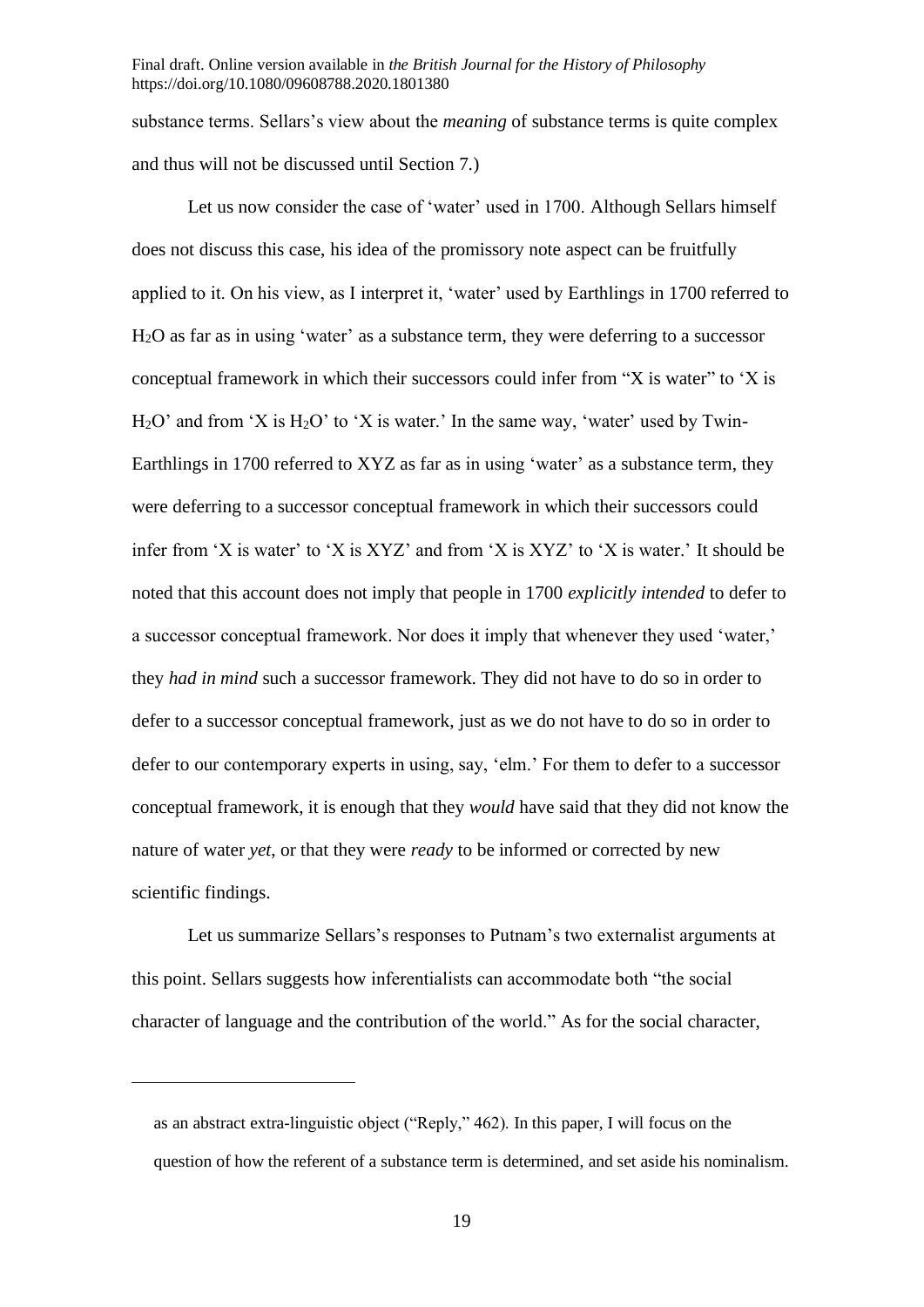inferentialists can and Sellars does straightforwardly accept it. As for the contribution of the world, Sellars's idea of the promissory note aspect suggests how inferentialists can even accommodate it, though not directly, but through a successor conceptual framework. In the following sections, I will try to elaborate the idea of the promissory note aspect by comparing Sellars's position with temporal externalism (section 6) and by answering some questions one might ask about it (section 7).

## **6. Sellarsian Ideal Successor Externalism**

The view I ascribed to Sellars in the last section may sound like temporal externalism. Indeed, there are some similarities between them. The temporal externalist thinks it important to see ourselves as "taking part in a shared, temporally extended, and ongoing [linguistic] practice" (Jackman, "We Live Forward," 158). According to the temporal externalist, we engage not only in "the synchronic division of labor" but also in "the diachronic division of labor" (Jackman, "We Live Forward," 161). The reference of a term used at time *t* is, on this view, partly determined by what happens after *t*. Similarly, Sellars also thinks it important to "view language diachronically" ("Reply," 461), and I have ascribed to Sellars the view that the reference of a substance term (used at *t*) is determined by a *successor* conceptual framework. Nevertheless, to properly understand Sellars's position, it is important to see how it is different from temporal externalism. I shall note two important differences.

First, while temporal externalism is usually understood as a *global* thesis, i.e., a thesis about a language as a whole, Sellars's view that the reference is determined by a successor conceptual framework is a *local* thesis specific to substance terms (or perhaps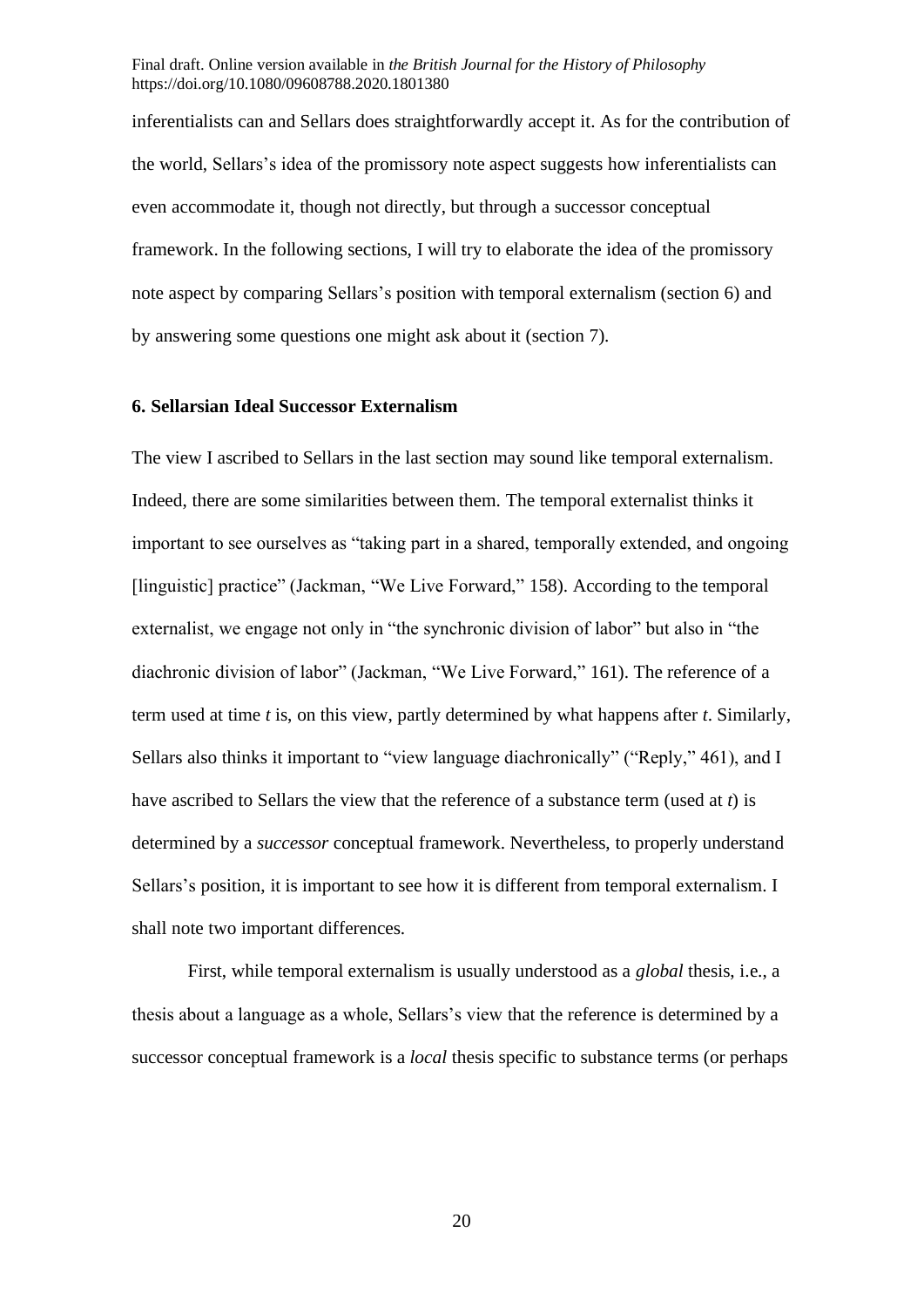to natural kind terms in general).<sup>23</sup> As a global thesis, temporal externalism is based on a view about our words *in general*. Our words are said to be open-textured in that the reference of a word used at *t* may be *indeterminate* at *t* and be affected by what happens after *t*. Sellars's view, as a local thesis, is not based upon such a view about our words in general but upon a view on the specific function of substance terms. According to Sellars, "[w]ords for natural substances [e.g., 'water'] have as part of their function a classificatory role in the ongoing enterprise of physico-chemical explanation" (Sellars, "Reply," 462). And "the successor substance sortal  $[e.g., 'H<sub>2</sub>O']$  [...] would inherit, in developed form" this classificatory role (Sellars, "Reply," 462). The inheritance of the classificatory role of a substance term by the successor one occurs by so-called theoretical identification, which, for Sellars, amounts to formulating a correspondence rule which correlates the two terms, e.g. ' $H_2O'$ ' with 'water.<sup>24</sup> We will discuss theoretical identification in more detail in the next section when we discuss the meaning of substance terms. For now, it is enough to note that while temporal externalism is a global thesis based on a view about our words in general, Sellars's view is a local thesis based on a view on the specific function of substance terms.

Another important difference between Sellars's position and temporal externalism is concerned with the matasemantic base in virtue of which the reference of

 $^{23}$  This is not to say that Sellars is not a global temporal externalist. I leave the question open whether he is or not. My point is only that the above discussion is specific to substance terms.

 $^{24}$  Sellars discusses correspondence rules in a series of papers (LT, TE, SRII, SRT). See also O'Shea, *Wilfrid Sellars*, 32–47, 158–63, and Christias, "The Manifest-Scientific Image Distinction."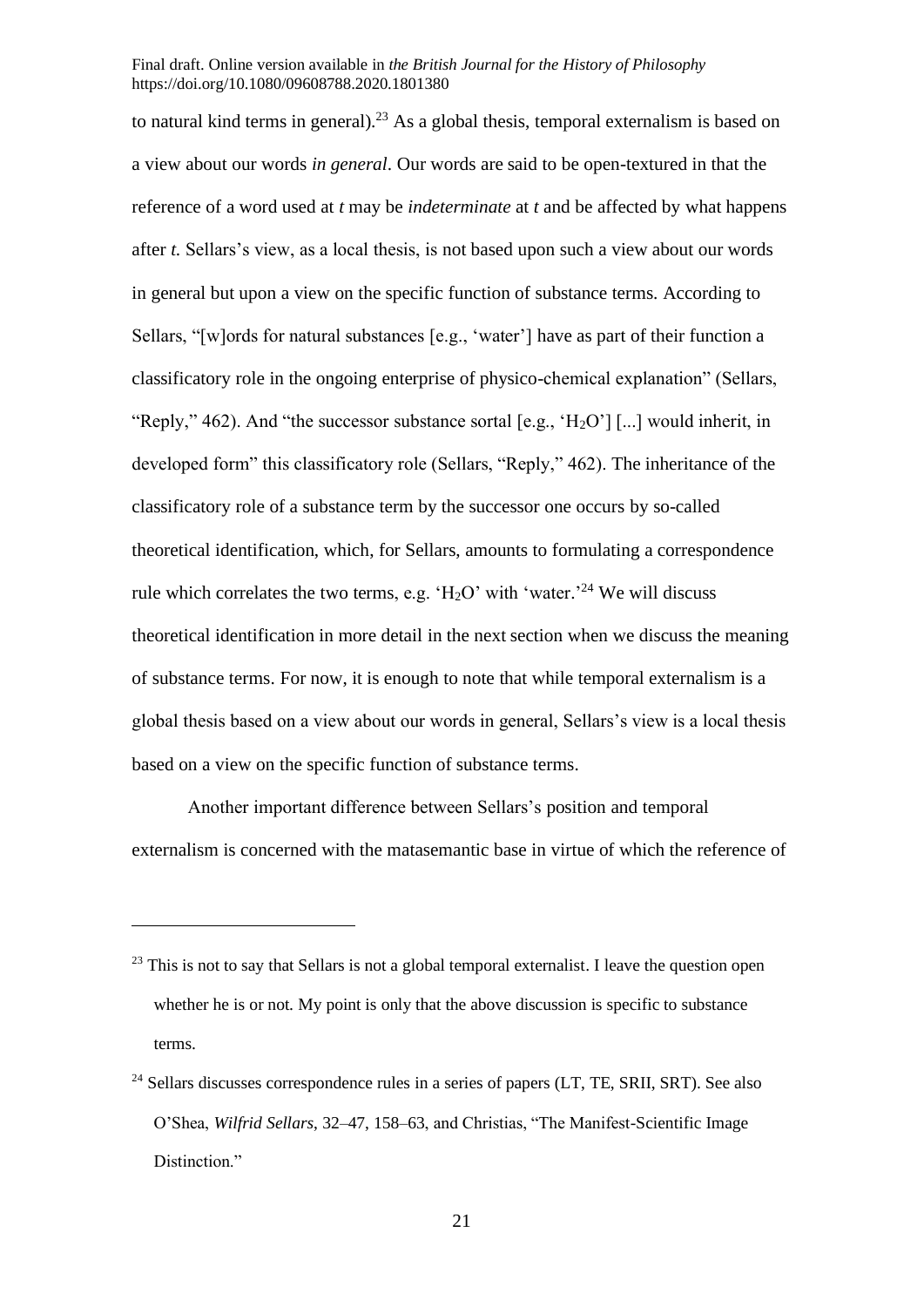a term is determined. The temporal externalist argues that the reference of a term is determined by "'accidental' developments in [its] subsequent usage" (Jackman, "We Live Forwards," 158). On this view, 'water' used by Earthlings in 1700 referred to  $H_2O$ because the same term used by us Earthlings *now* refers to H<sub>2</sub>O. But if Earthlings had been extinct before they discovered that water is  $H_2O$ , the reference of 'water' would have been indeterminate between  $H_2O$  and XYZ (see Jackman, "We Live Forward," 168). Sellars's position does not imply this. According to his view, the reference of a substance term is determined not by accidental developments, but by "an ideally explanatory framework" (Sellars, "Reply," 462). Sellars thus characterizes the "successor framework" that determines the reference of a substance term, in counterfactual terms, as the framework "which, *if* it came to be realized, *would* satisfy the as yet ill-defined criteria" (Sellars, "Reply,"  $462$ ; emphasis added).<sup>25</sup> Let us call Sellars's view *ideal successor externalism* distinguishing it from temporal externalism. On ideal successor externalism, the successor framework that determines the reference of a substance term needs not to be realized in future. Rather, it is a "regulative idea" (Sellars, "Reply," 462), which our scientific inquiry should be aiming at. Indicating Peirce's view on the end of inquiry, Sellars sometimes calls such an ideal language *Peirceisch* (SM, V, §69, 140), and makes it clear that he is not requiring that "there ever be a Peirceish community" (SM, V,  $\S$ 72, 142).<sup>26</sup> One important consequence of this

 $25$  In his "Abstract Entities," Sellars distinguishes two sorts of criteria: immediate and ultimate (AE 645–6). Immediate criteria are those we are actually using and ultimate criteria are those we are to adopt in the end.

 $26$  Although Brandom's inferentialism can be seen as developing some of Sellars's master-ideas, Brandom diverges from Sellars in refusing to appeal to such a "privileged perspective"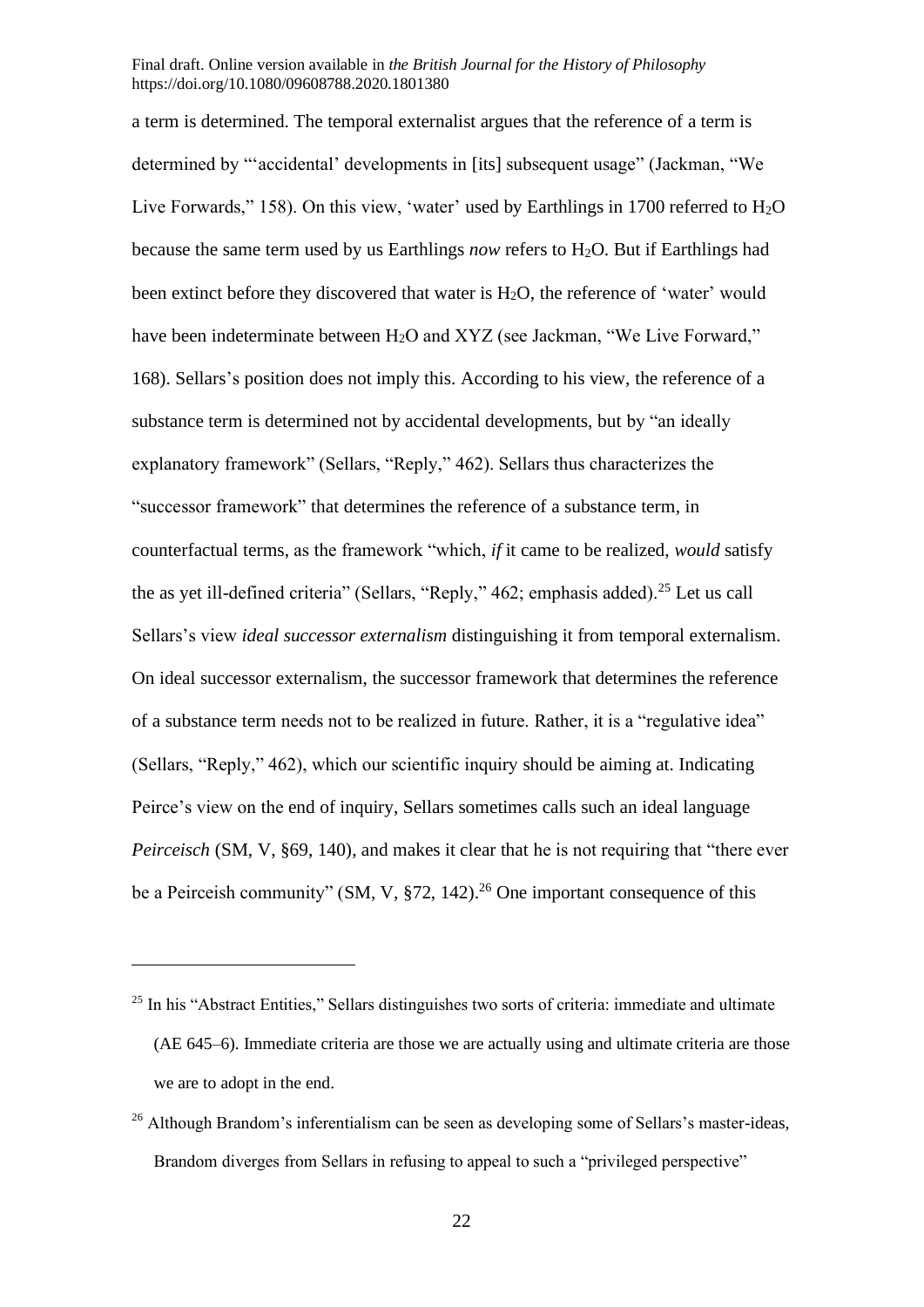view is that, unlike the temporal externalist, Sellars can claim that even if Earthlings had been extinct before they discovered that water is  $H_2O$ , the reference of 'water' used by them would have been  $H_2O$  rather than indeterminate between  $H_2O$  and XYZ. For what determines the reference of a substance term is, on this view, not accidental developments of our linguistic practice but the ideal successor framework.

## **7. Further Discussions**

Before concluding this paper, I want to answer three questions one might ask about Sellarsian ideal successor externalism.

(*Making It Explicit*, 599) and stressing the importance of the I-thou relation in determining the meaning and reference. In his recent book on Sellars, Brandom objects to "Sellars's commitments to a Peircean end-of-inquiry science" by insisting that "it is very difficult to make sense of this notion" (*From Empiricism to Expressivism*, 79n43). Further, in his recent Book on Hegel, instead of appealing to the ideal perspective, Brandom provides a Hegelian historical account of the content of a concept in terms of a "process of determining" it (Brandom, *A Spirit of Trust*, 6). According to this account, in rationally reconstructing the prior applications of a term and thereby making them a progressive history, the present applications of that term both acknowledge the authority of that history and are authorized by that history, and similarly, the present applications of that term both petition its future users to acknowledge the authority of its present applications, and authorize its future applications. Brandom often elaborates this account by using an analogy with the evolution of legal terms in the common law tradition (see Brandom, *Reason in Philosophy*, chap. 3, and *A Spirit of Trust*, chaps. 12, 16, and Conclusion). In the next section, I will suggest how the ideal framework might work as the regulative ideal in our inquiry.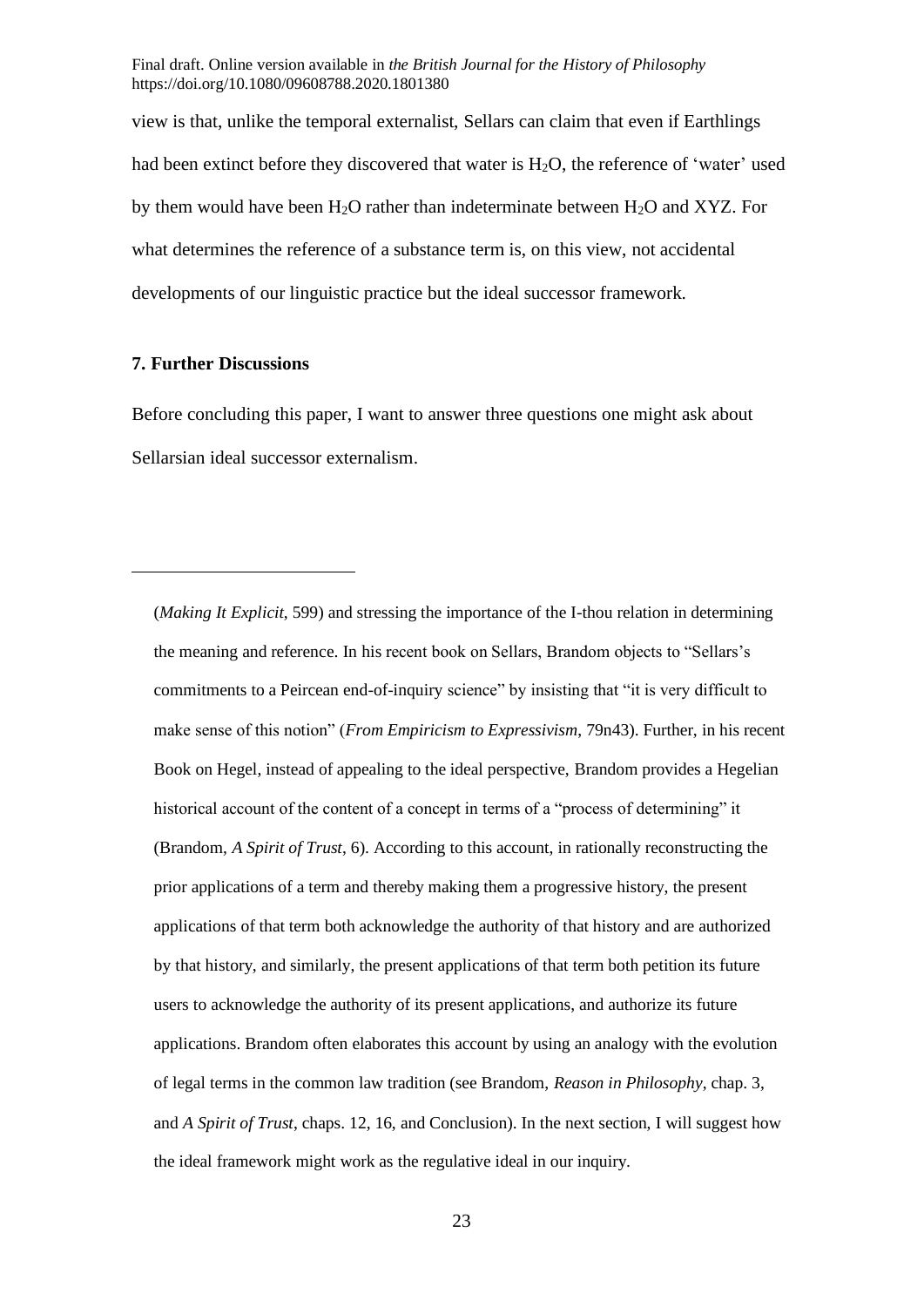First, some might notice that Sellars's response to Putnam's Twin Earth thought experiment, as I have reconstructed it above, rests on the assumption that in 1700, people were using 'water' as a substance term. For Sellars's account, as I have reconstructed it, was that 'water' used by Earthlings in 1700 referred to H2O as far as *in using 'water' as a substance term*, they were deferring to a successor conceptual framework. But if Sellars's account relies on that assumption, some might ask, isn't it too weak a reply to Putnam?

It is true that Sellars's response to Putnam's Twin Earth argument, as reconstructed above, relies on the assumption that in 1700, people were using the term 'water' as a substance term. To make this assumption explicit, Sellars's claim turns out to be conditional: *if* Earthlings were using the term 'water' as a natural kind term in 1700, *then* what it referred to was  $H_2O$ . But it is worth pointing out that Putnam's argument also relies on the same assumption. Indeed, Putnam himself seems to be admitting this point when he discusses 'gold' in "The Meaning of 'Meaning'."

But someone might disagree with us about the empirical facts concerning the intentions of speakers. This would be the case if, for instance, someone thought that Archimedes (in the *Gedankenexperiment* described above) would have said: "it doesn't matter if  $X$  does act differently from other pieces of gold;  $X$  is a piece of gold, because X has such-and-such [superficial] properties and that's all it takes to be gold." [...] indeed, we cannot be certain that natural-kind words in ancient Greek had the properties of the corresponding words in present-day English [...]. (238)

In the same way, in the case of 'water,' we cannot be certain that 'water' was used as a natural kind term in 1700 as it is in present-day English. People in 1700 might have said that "the liquid in Twin Earth is water because it has such-and-such superficial properties and that's all it takes to be water." Thus, Putnam's claim, too, turns out to be conditional: *if* 'water' was used as a natural kind term in 1700, *then* what it referred to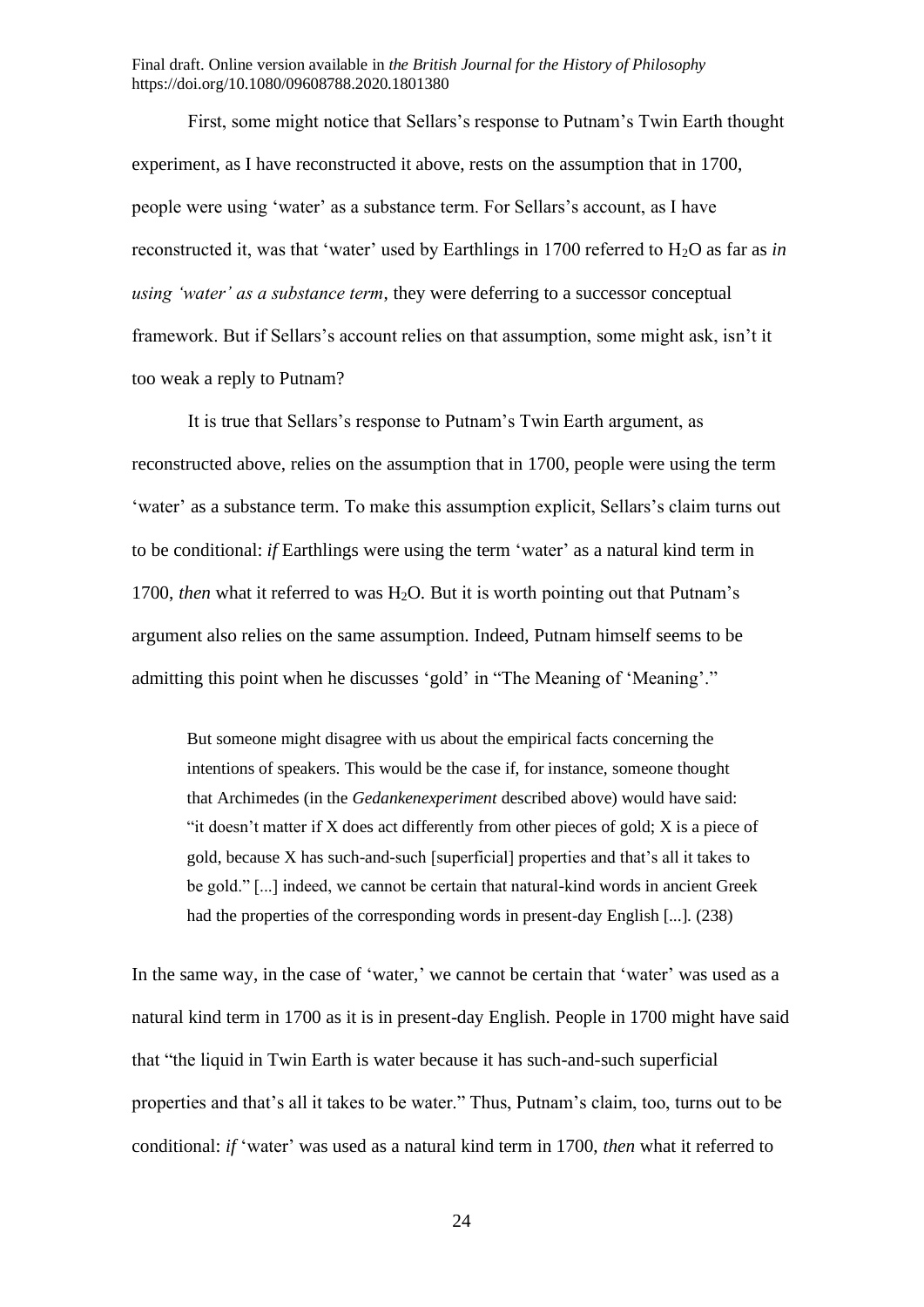was H2O even at that time. If Sellars's claim is weak, it is as weak as Putnam's.

The second question I want to answer here concerns the notion of *using 'water' as a substance term*. Sellars's account, as I have reconstructed it, relies on this notion. But some might ask how inferentialists could use this notion. For as I said in section 2, inferentialists must be able to explain how the meaning and reference of a given expression are determined by its inferential role, and thus, cannot simply say that to use 'water' as a substance term is to use it *as referring to* a certain sort of substance, i.e., water. But then how can inferentialists explain what it is to use 'water' as a substance term? Although Sellars does not attempt to give such an explanation in his reply, the following explanation would be available to him: one uses the term 'water' as a substance term if one is committed to the form of *inference* 'if *x* is water and *y*'s structure is different from  $x$ 's, then even if y is perceptually indiscernible from  $x$ ,  $y$  is not water.<sup>27</sup> Commitment to such an inference is sufficient for using 'water' as a substance term because such a commitment precludes entitlement to the claim that both H2O and XXZ can be water. Of course, to use 'water' as a substance term, one need not explicitly have in mind such an inference. Being implicitly committed to such an inference is enough. In this way, inferentialists can avail themselves of the notion of using 'water' as a substance term.<sup>28</sup>

 $27$  The matter will be more complicated if we consider the existence of isotopes. But the issues it raises are not specific to Sellars and hence set aside here.

 $28$  This explanation can be seen as applying to the case of substance terms the basic strategy of Brandom's inferentialist account of what we are doing when we use singular terms, demonstratives, or semantic terms (see Part Two of his *Making It Explicit*).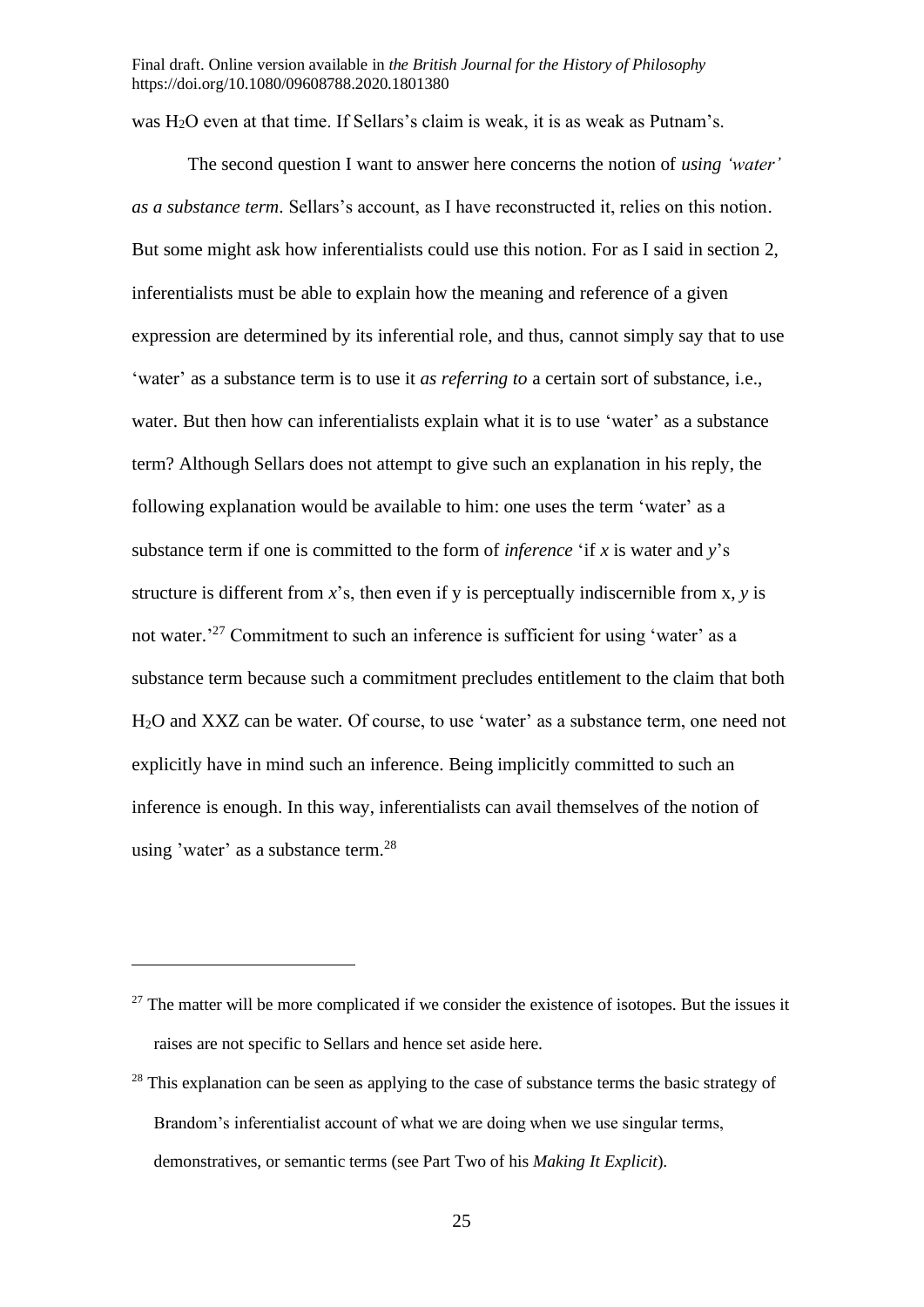The third question I want to consider here concerns the *meaning* of substance terms. So far, we have only considered Sellars's view on the *reference* of substance terms and left untouched the question about the meaning. Does Sellarsian ideal successor externalism imply that the meaning is also determined by the ideal successor framework?

Sellars seems to think that 'water' used by Earthlings in 1700 *meant different things* from what it means today, or from what it would mean if it were used by their ideal successors. This is a consequence of his view of theoretical identification. According to Sellars, in theoretical identification, we formulate a correspondence rule which correlates two terms. A correspondence rule may correlate a theoretical term with an observational one, or it may correlate two theoretical terms, i.e., a term in one theoretical framework with a term in another. In either case, Sellars emphasizes, a correspondence rule does *not* correlate those two terms which *have already had the same meaning before theoretical identification*. As he puts it, "the role of [...] correspondence rules [which correlate theoretical terms with observational terms] is "not to tie theoretical propositions to *antecedently established observational counterparts* [...]" (SRII §64; emphasis added), and "the correspondence rules which connect theory with theory are not true by virtue of the *antecedent* meanings of the two sets of theoretical expressions" (TE §25; emphasis original). On his view, in formulating a correspondence rule, the meaning of a term is rather subject to *correction* and *refinement*, or as James O'Shea puts it, subject to "reconceptualization" (O'Shea, *Wilfrid Sellars*, 160). Thus, in the case of 'water,' what it meant in 1700 was different from what it means today because the meaning of 'water' was corrected and refined when a correspondence rule which correlates ' $H_2O'$ ' with it was established.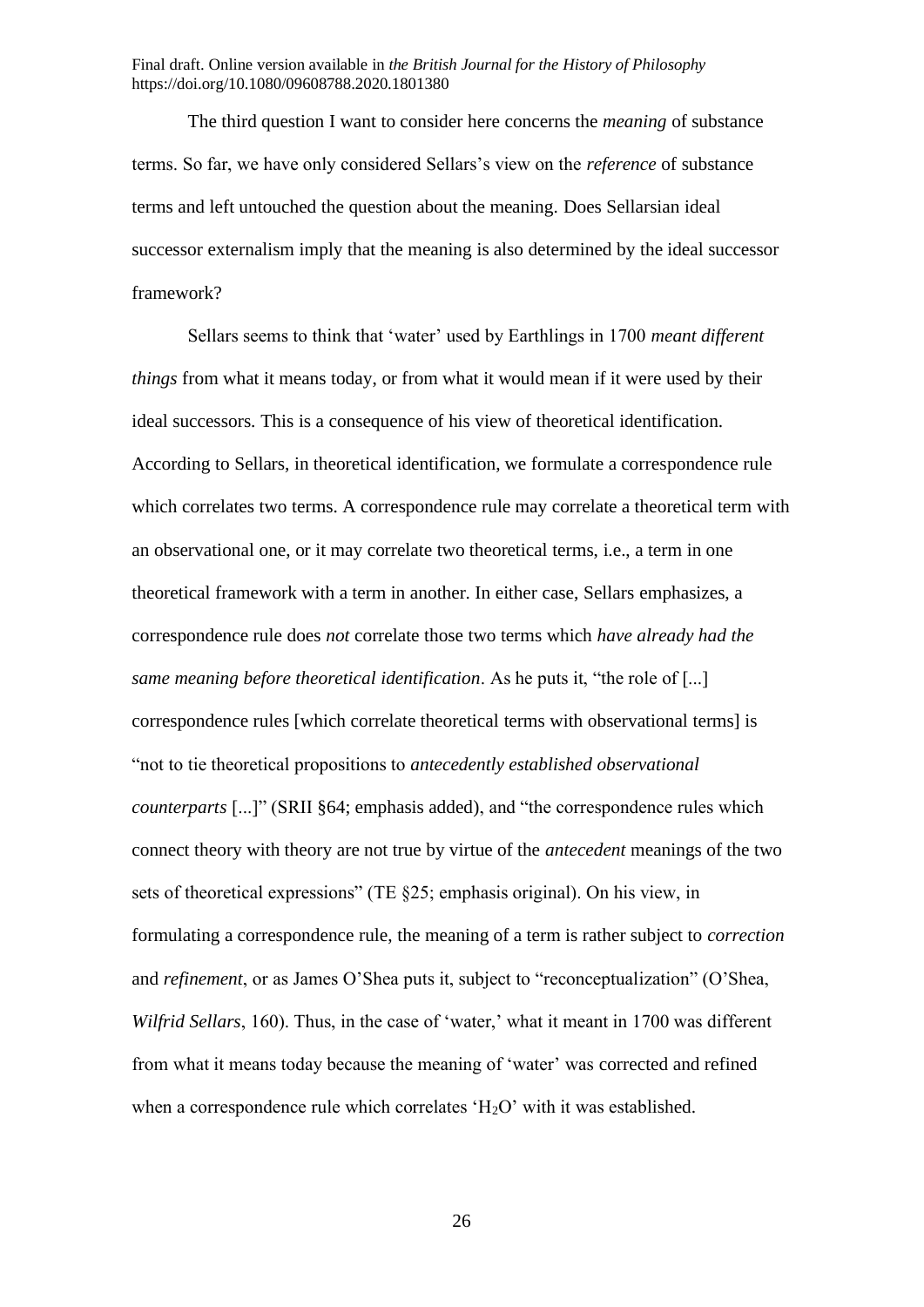Thus, on Sellarsian ideal successor externalism, while the *meaning* of 'water' used by Earthlings in 1700 was *different* from that of 'water' used by us now, the *reference* of 'water' used by Earthlings in 1700 can be the *same* as that of 'water' used by us now (as far as they were deferring to the ideal successor framework, and we have come closer to it). As our scientific inquiry proceeds and new correspondence rules are established, the meaning of substance terms is corrected and refined. For new correspondence rules enable us to make new inferences. But this does not imply that a meaning change necessarily involves a reference change. The ideal successor framework, which determines the reference of substance terms, is the regulative ideal. As such, it is what we are (at least) implicitly aiming at when we introduce theoretical terms, formulate correspondence rules, and thereby correct and refine a given conceptual framework. As the reference of substance terms is determined by such an ideal framework, it can be preserved through such a process of theoretical identification and reconceptualization.<sup>29</sup> And through such a process of theoretical identification, we come to know, at least approximately, what we were really referring to when we were deferring to the ideal successor framework.<sup>30</sup>

 $29$  Dionysis Christias calls such a process the process of "preservation through transformation" ("The Manifest-Scientific Image Distinction," 1312n15).

 $30$  Of course, Sellars also famously claims that "the objects of the observational framework do not really exist—there are really no such things. They [correspondence rules] envisage the *abandonment of a sense and its denotation* [of observational terms]" (LT, §52, 126; emphasis added). But I take it that what he is claiming not to really exist is the objects of the observational framework *as they had been originally conceived, before that framework was corrected and refined*, and, in the same way, what he is claiming to be abandoned is the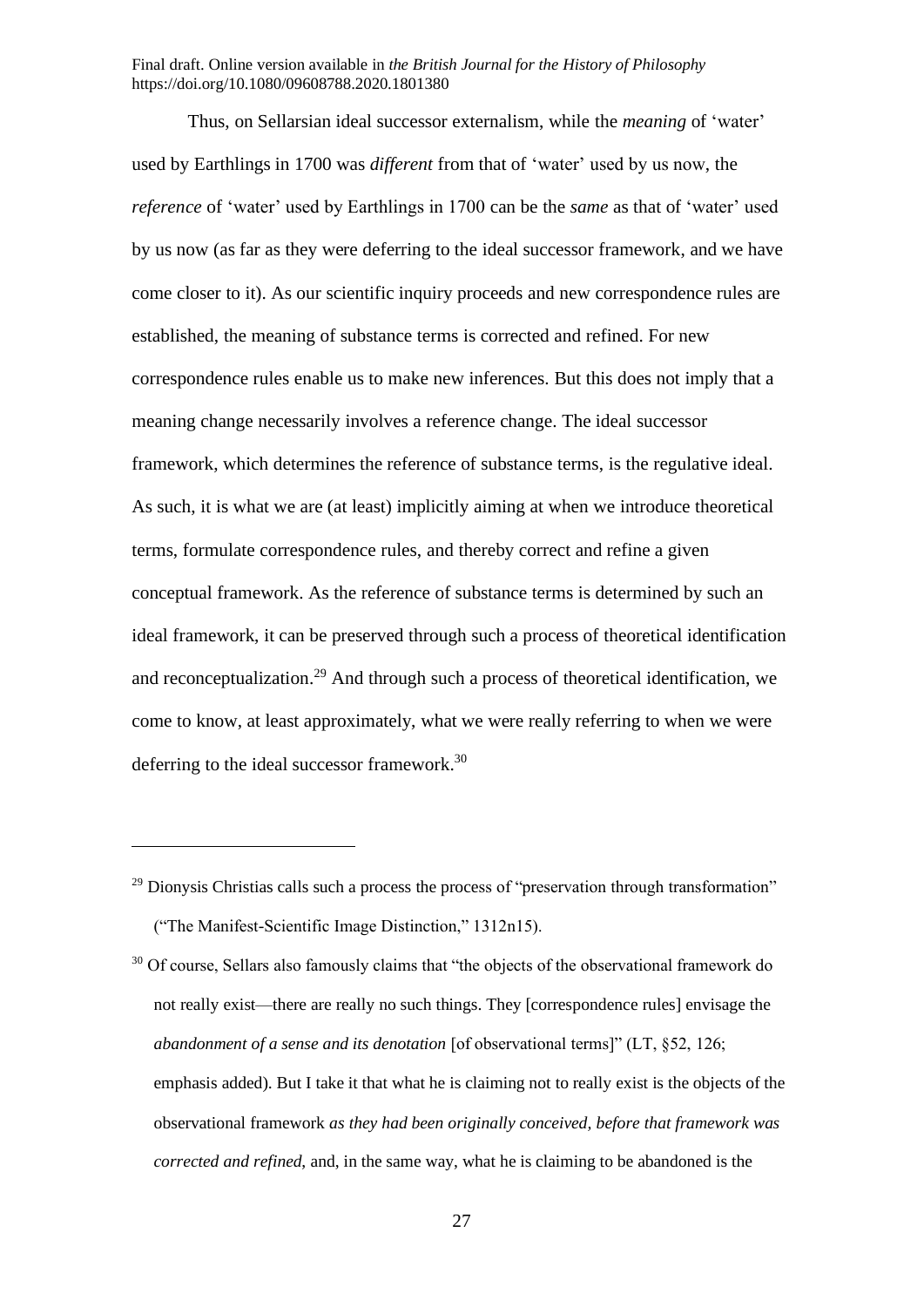## **8. Conclusion**

In the first half of this paper, I have traced the development of Putnam's semantic externalism, situated his debate with Sellars in it, and reconstructed the two arguments he presented against Sellars. In the second half of this paper, I have reconstructed how Sellars replied to Putnam, and argued that Sellars suggests how inferentialists can accommodate both "the social character of language and the contribution of the world." As for the social character, inferentialists can and Sellars does accept it without any difficulty. As for the contribution of the world, I have argued that Sellars's idea that substance terms have a promissory note aspect suggests how inferentialists can accommodate it, though not directly, but through a successor conceptual framework. Then, I have elaborated his idea as ideal successor externalism, according to which the reference of a substance term is determined by the ideal successor framework to which users of that term are implicitly deferring. Further, I have also suggested how this is compatible with Sellars's view about the meaning of substance terms that it is corrected and refined through a process of theoretical identification, and how the ideal successor framework might work as the regulative ideal in our inquiry. Although I did not argue that Sellars's account explains the contribution of the world better than Putnam's more standard one, nor did I argue that it is the best inferentialist account to accommodate the contribution of the world, I hope I have shown that Sellars provides inferentialists with rich conceptual resources to address issues concerning semantic externalism.

sense and denotation of observational terms *as they had been originally conceived, before these terms were corrected and refined*.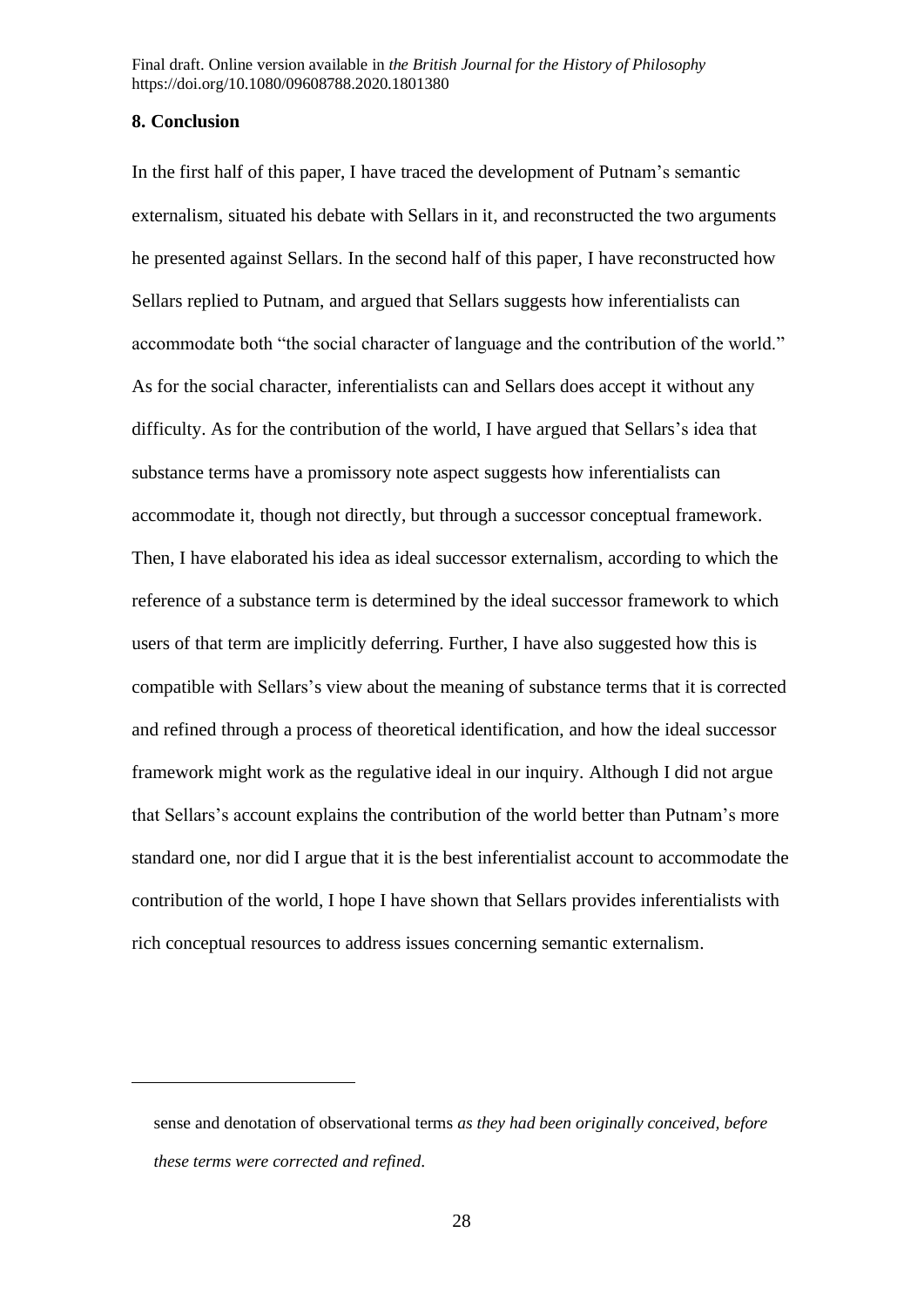### **Bibliography**

Brandom, Robert. *Making It Explicit: Reasoning, Representing, and Discursive Commitment*. Cambridge, MA: Harvard University Press, 1994.

Brandom, Robert. *Tales of the Mighty Dead: Historical Essays in the Metaphysics of Intentionality*. Cambridge, MA: Harvard University Press, 2002.

Brandom, Robert. *Reason in Philosophy: Animating Ideas*. Cambridge, MA: Harvard University Press, 2009.

Brandom, Robert. "Reply to Danielle Macbeth's 'Inference, Meaning, and Truth'". In *Reading Brandom: On Making It Explicit*, edited by B. Weiss and J. Wanderer, 338–41. Abingdon: Routledge, 2010.

Brandom, Robert. "Reply to Michael Dummett's 'Should Semantics be Deflated?'" In *Reading Brandom: On Making It Explicit*, edited by B. Weiss and J. Wanderer, 342–6. Abingdon: Routledge, 2010.

Brandom, Robert. *From Empiricism to Expressivism*. Cambridge, MA: Harvard University Press, 2015.

Brandom, Robert. *A Spirit of Trust: A Reading of Hegel's Phenomenology*. Cambridge, MA: Harvard University Press, 2019.

Burge, Tyler. "Individualism and the Mental". *Midwest Studies in Philosophy* 4, no. 1 (1979): 731–22.

Burge, Tyler. "Some Remarks on Putnam's Contributions to Semantics". *Theoria* 79 (2013): 229–241.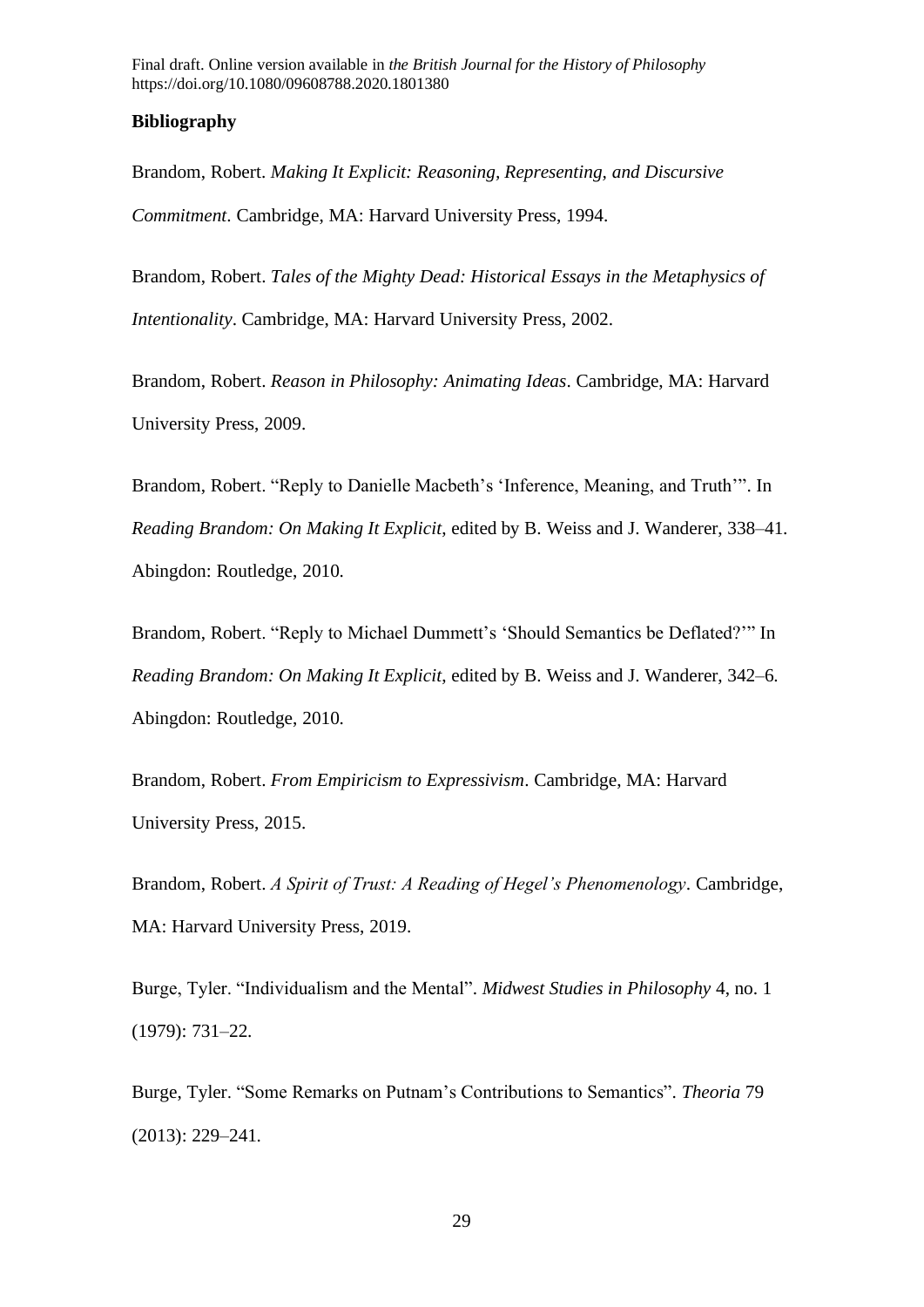Burgess, Alexis, and Brett Sherman. "Introduction: A Plea for the Metaphysics of Meaning". In *Metasemantics: New Essays on the Foundations of Meaning*, editid by A. Burgess and B. Sherman, 1–16. Oxford: Oxford University Press, 2014.

Chrisman, Matthew. *The Meaning of "Ought": Beyond Descriptivism and Expressivism in Metaethics*. Oxford: Oxford University Press, 2015.

Christias, Dionysis. "The Manifest-Scientific Image Distinction: Brandom contra Sellars". *Synthese* 195 (2018): 1295–1320.

Crane, Tim. "All the Difference in the World". *The Philosophical Quarterly* 41, no. 162 (1991): 1–25.

Dummett, Michael. "Postscript". *Synthese* 27 (1974): 523–34; Reprinted as "The Social Character of Meaning" in his *Truth and Other Enigmas*. Cambridge MA: Harvard University Press, 1978.

Feigl, Herbert. "Operationism and Scientific Method". *Psychological Review* 52, no. 5 (1945): 250–9.

Goldberg, Sanford and Andrew Pessin (eds.). *The Twin Earth Chronicles: Twenty Years of Reflection on Hilary Putnam's "The Meaning of 'Meaning'"*. M.E. Sharpe, 1996.

Grandy, Richard. "Sortals". *The Stanford Encyclopedia of Philosophy* (Winter 2016 Edition), edited by E. Zalta,  $2016$ . URL =

<https://plato.stanford.edu/archives/win2016/entries/sortals/>.

Haukioja, Jussi. "Internalism and Externalism". In *A Companion to the Philosophy of Language*, second edition, vol. 2, edited by B. Hale, C. Wright, and A. Miller, 902–19. West Sussex: Wiley Blackwell, 2017.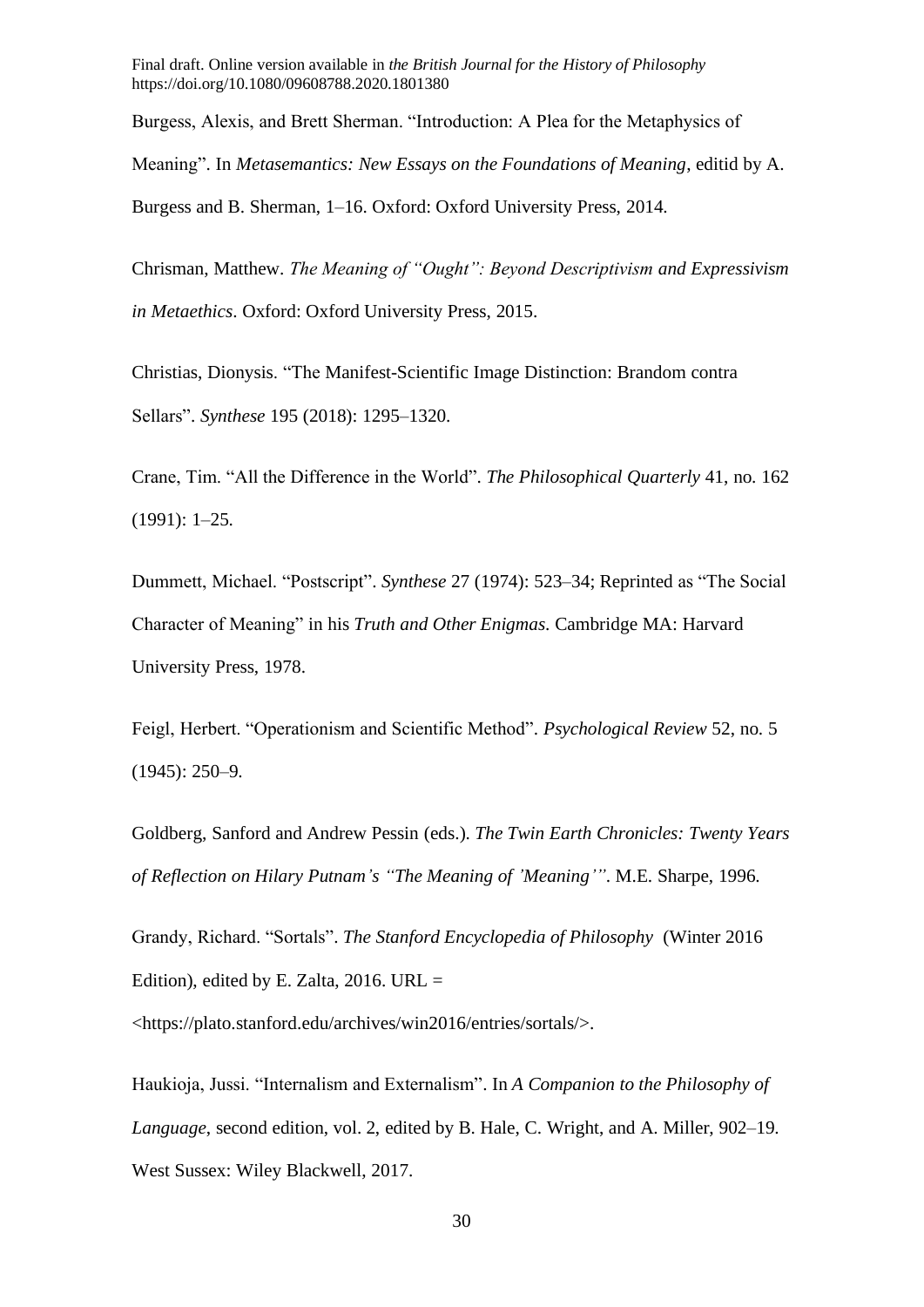Jackman, Henry. "We Live Forwards but Understand Backwards: Linguistic Practice and Future Behavior". *Pacific Philosophical Quarterly* 80, no. 2 (1999): 157–177.

Kripke, Saul. *Philosophical Troubles: Collected Papers Volume 1*. Oxford: Oxford University Press, 2011.

Lau, Joe and Deutsch, Max. "Externalism About Mental Content". *The Stanford Encyclopedia of Philosophy*, (Fall 2019 Edition), edited by E. Zalta, 2014.

 $URL = <$ https://plato.stanford.edu/archives/fall2019/entries/content-externalism/>.

Locke, John. 1975. *An Essay Concerning Human Understanding*, edited by Peter H. Nidditch. Oxford: Clarendon Press.

Lowe, E. J. *More Kinds of Being: A Further Study of Individuation, Identity, and the Logic of Sortal Terms*. West Sussex: Wiley Blackwell, 2009.

McDowell, John. "Putnam on Mind and Meaning". *Philosophical Topics* 20, no. 1 (1992): 35–48.

McGinn, Colin. "Charity, Interpretation, and Belief". *Journal of Philosophy* 74, no. 9 (1977): 521–35.

Murzi, Julien and Steinberger, Florian. "Inferentialism". In *A Companion to Philosophy of Language*, second edition, vol. 1, edited by B. Hale, C. Wright, and A. Miller, 197– 224. West Sussex: Wiley Blackwell, 2017.

O'Shea, James. *Wilfrid Sellars: Naturalism with a Normative Turn*. Cambridge: Polity, 2007.

Peregrin, Jaroslav. *Inferentialism: Why Rules Matter*. Basingstoke: Palgrave Macmillan,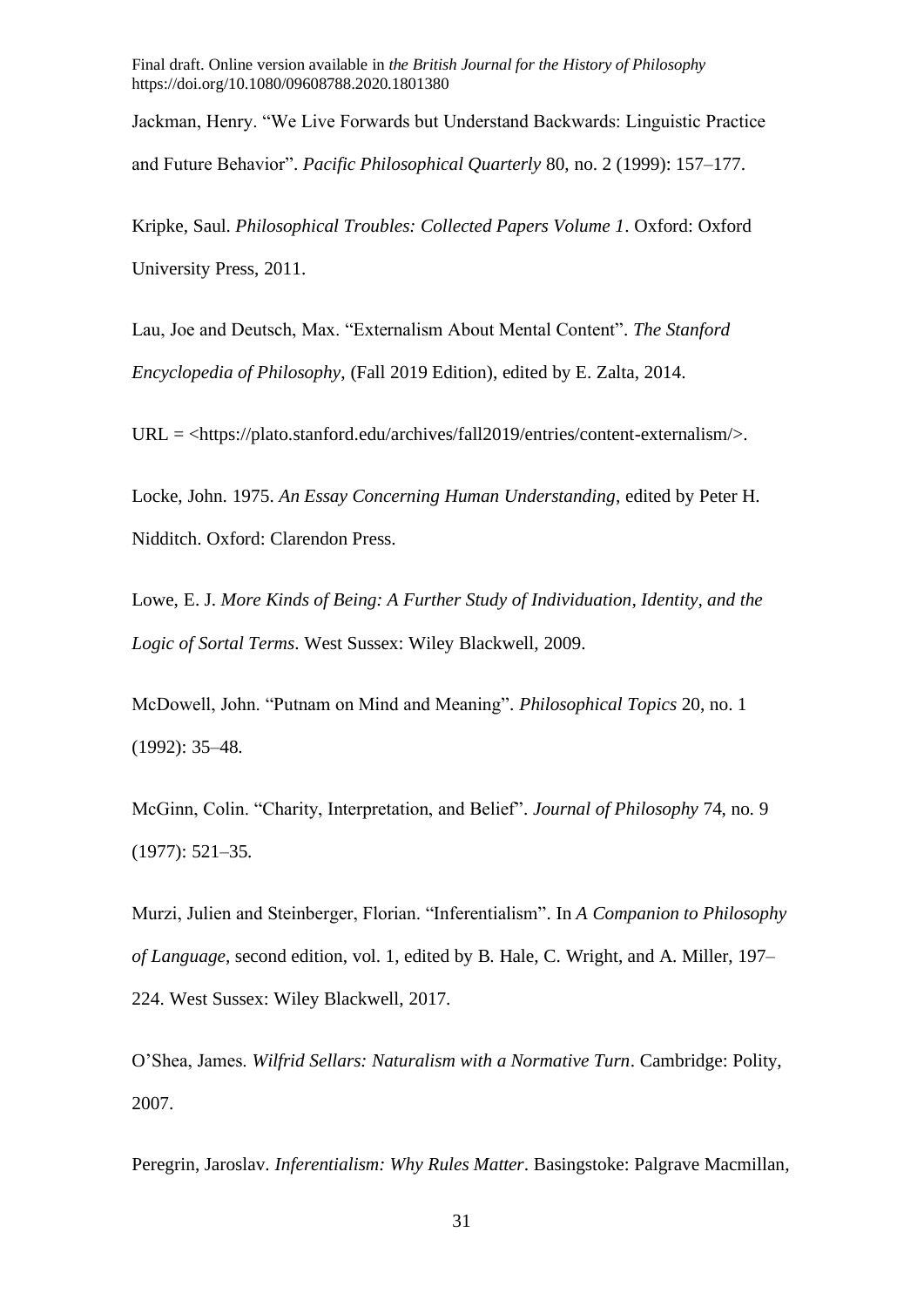2014.

Putnam, Hilary. "How Not to Talk about Meaning: Comments on J. J. C. Smart". In *Boston Studies in the Philosophy of Science*, vol. 2, edited by R. Cohen and M. Wartofsky, 205–222. Dordrecht: D. Reidel, 1965; Reprinted in Putnam, *Mind, Language, and Reality*, 117–31.

Putnam, Hilary. "Is Semantics Possible?" *Metaphilosophy* 1, no. 3 (1970): 187–201; Reprinted in Putnam, *Mind, Language, and Reality*, 139–52.

Putnam, Hilary. "Meaning and Reference". *The Journal of Philosophy* 70, no. 19 (1973): 699–711.

Putnam, Hilary. "Explanation and Meaning". In *Conceptual Change*, edited by G. Pearce and P. Maynard, 199–221. Dordrecht: Reidel, 1973; Reprinted in Putnam, *Mind, Language, and Reality*, 196–214.

Putnam, Hilary. "Comment on Wilfrid Sellars". *Synthese* 27 (1974): 445–55.

Putnam, Hilary. "The Meaning of 'Meaning'". In *Minnesota Studies in the Philosophy of Science* 7 (1975):131–193; Reprinted in Putnam, *Mind, Language, and Reality*, 215– 71.

Putnam, Hilary. *Mind, Language, and Reality: Philosophical Papers Vol. II*. Cambridge: Cambridge University Press, 1975.

Putnam, Hilary. *Meaning and the Moral Sciences*. London: Routledge and Kegan Paul, 1978.

Putnam, Hilary. *Reason, Truth, and History*. Cambridge: Cambridge University Press,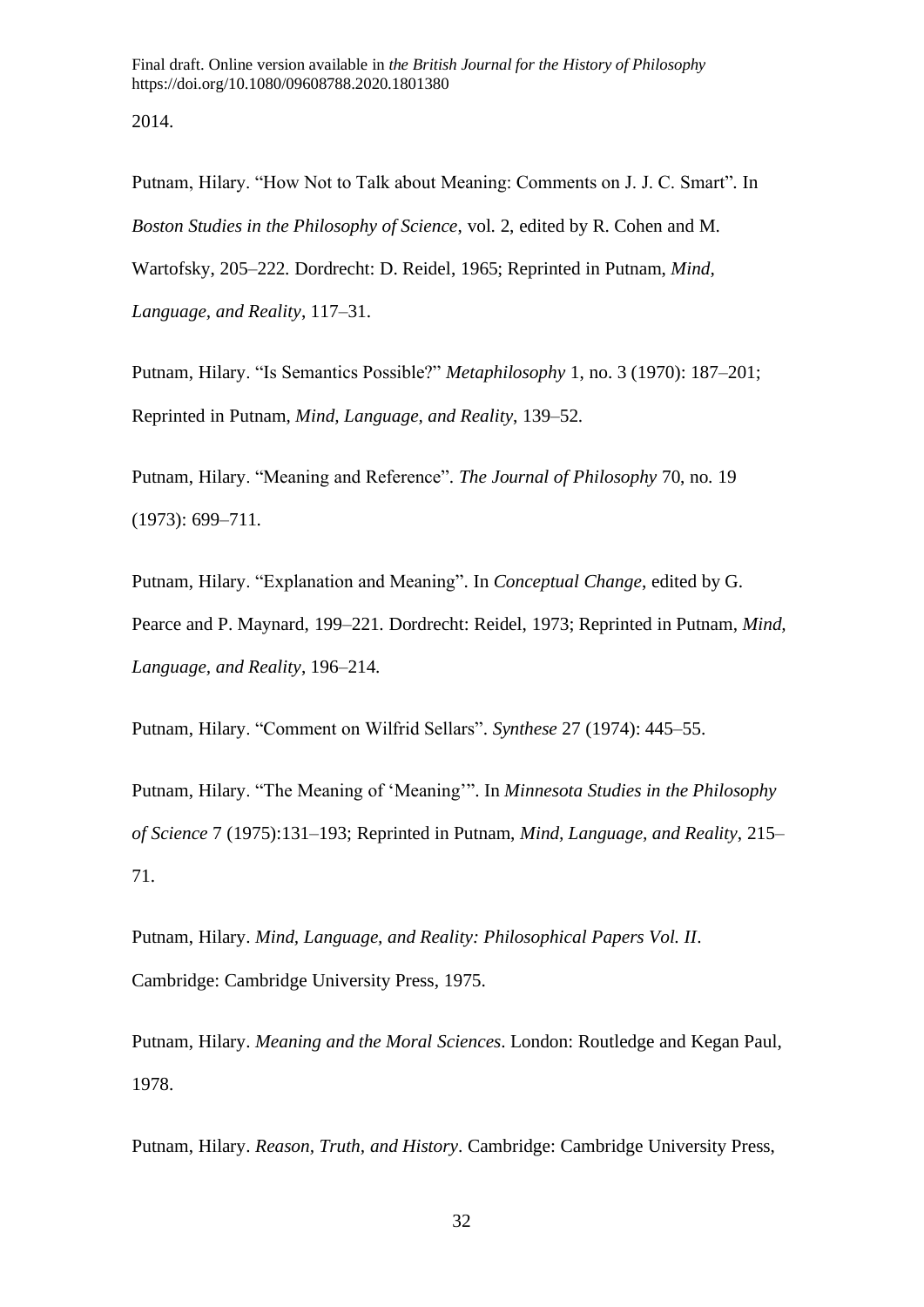1982.

Putnam, Hilary. "Introduction". In *The Twin Earth Chronicles*, edited by Goldberg and Pessin, xv–xxi. M.E. Sharpe, 1995.

Putnam, Hilary. "A Half Century of Philosophy, Viewed from Within". *Daedalus* 126, no. 1 (1997): 175–208.

Putnam, Hilary. "The Development of Externalist Semantics". *Theoria* 79 (2013): 192– 203.

Putnam, Hilary. "Intellectual Autobiography". In *The Philosophy of Hilary Putnam*, edited by R. Auxier, D. Anderson, and L. Hahn, . 3–110. Chicago: Open Court, 2015.

Scharp, Kevin. "Wilfrid Sellars' Anti-Descriptivism". In *Categories of Being: Essays on Metaphysics and Logic*, edited by L. Haaparanta and H. Koskinen, 358–90. Oxford: Oxford University Press, 2012.

Sellars, Wilfrid. "Inference and Meaning". *Mind* 62, no. 247 (1953): 313–38. [IM]

Sellars, Wilfrid. "A Semantical Solution of the Mind-Body Problem". *Methodos* 5 (1953): 45–82; Reprinted in *Pure Pragmatics and Possible Worlds: The Early Essays of Wilfrid Sellars*, edited by J. F. Sicha, 186–204. Atascadero, CA: Ridgeview Publishing, 1980. [SSMB]

Sellars, Wilfrid. "Is There a Synthetic A Priori". *Philosophy of Science* 20, no. 2 (1953): 121–38. [ITSA]

Sellars, Wilfrid. "Counterfactuals, Dispositions, and the Causal Modalities". In *Minnesota Studies in the Philosophy of Science* Vol. II, edited by H. Feigl, M. Scriven,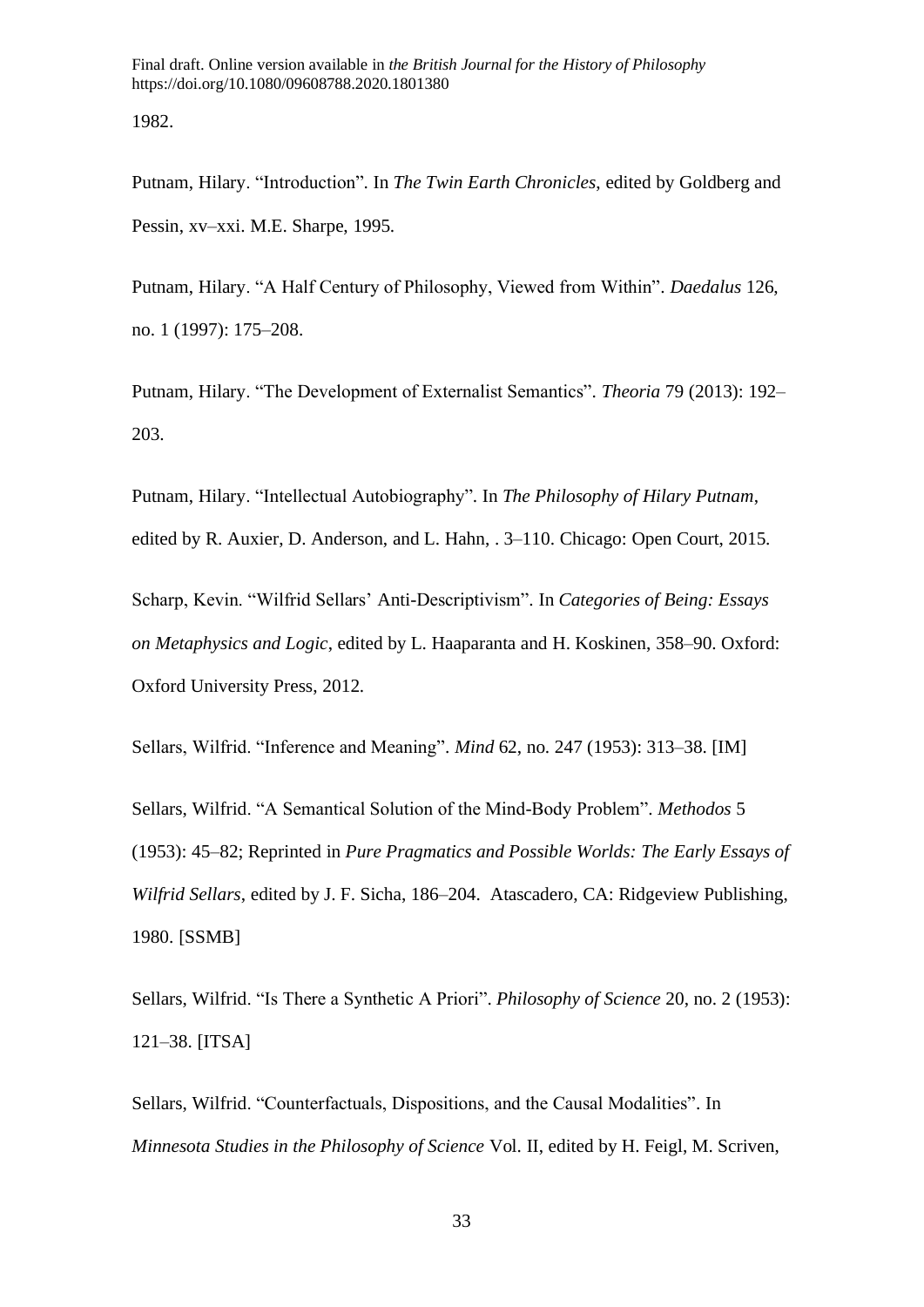and G. Maxwell, 225–308. Minneapolis: University of Minnesota Press, 1958. [CDCM]

Sellars, Wilfrid. "The Language of Theories". In *Current Issues in the Philosophy of Science*, edited by H. Feigl & G. Maxwell, 57–77. London: Holt, Rinehart and Winston, 1961; Reprinted in *Science, Perception and Reality*, 106–126. London: Routledge and Kegan Paul, 1963. [LT]

Sellars, Wilfrid. "Abstract Entities". *Review of Metaphysics* 16, no. 4 (1963): 627–71.  $[AE]$ 

Sellars, Wilfrid. "Theoretical Explanation". In *Philosophy of Science: The Delaware Seminar* II, edited by B. Baumrin, 61–78. New York: John Wiley, 1963; Reprinted in *Philosophical Perspectives: Metaphysics and Epistemology*. Atascadero: Ridgeview, 1977. [TE]

Sellars, Wilfrid. "Scientific Realism or Irenic Instrumentalism: Comments on J.J. Smart". In *Boston Studies in the Philosophy of Science*, vol. 2, edited by R. Cohen and M. Wartofsky, 171–204. Dordrecht: D. Reidel, 1965; Reprinted in *Philosophical Perspectives: Metaphysics and Epistemology*. Atascadero: Ridgeview, 1977. [SRII]

Sellars, Wilfrid.*Science and Metaphysics: Variations on Kantian Themes*. London: Routledge and Kegan Paul, 1968. [SM]

Sellars, Wilfrid. "Language as Thought and as Communication". *Philosophy and Phenomenological Research* 29, no, 4 (1969): 506–27. [LTC]

Sellars, Wilfrid. "Meaning as Functional Classification". *Synthese* 27 (1974): 417–37. [MFC]

Sellars, Wilfrid. "Reply". *Synthese* 27 (1974): 457–70.